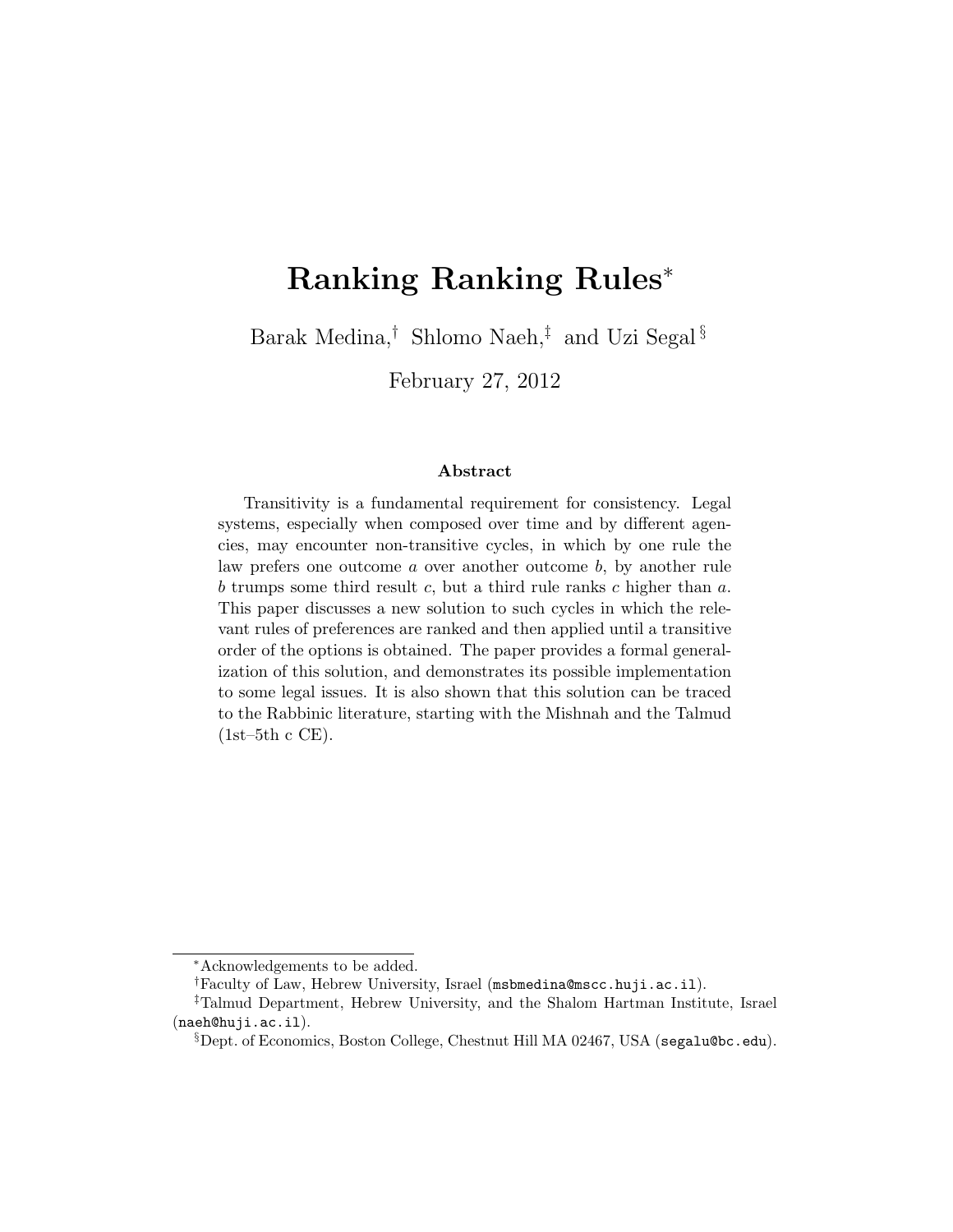### 1 Introduction

Legal systems are created over time and by different agencies, and it is therefore hardly surprising that occasionally inconsistencies are discovered and need to be resolved. Most systems have some built-in resolution mechanisms. For example, legislative agencies are ranked, as are courts. Such mechanisms are suitable for solving conflicts where two norms contradict each other. However, there is another type of inconsistency, where even though each pair of two laws is consistent, larger sets of laws are not. Such is the case of non-transitive cycles, where by one law one outcome a is ranked above b, by another law b is ranked higher than c, but a third law ranks c higher than a. This paper discusses a possible solution for circumstances in which a set of legal rules results in such a cycle. We show how it can be used to solve contemporary problems, and describe how it can be detected to the legal system of the Talmud.

There are several theoretical objections to violations of transitivity. The first relates to the requirement that judges use logical reasoning in their decisions (see Levi [14], Dworkin [3]). If three rules create a cycle as above and a dispute between  $a$  and  $c$  needs to be resolved, then the logical conclusion that ranks a higher than  $c$  (since one law ranks a above  $b$ , and another law ranks b higher than c) clashes with the direct ruling concerning these two options, leaving the judge with contradicting instructions. Transitivity is also a key axiom in choice theory (Harsanyi [6], Sen [27], Kreps [13]). The best support for transitivity in this context comes from the requirement that choice should be consistent (see e.g. Sugden [30], Rubinstein [26]). Let X be a set of alternatives, and let C be a choice function defined on all nonempty subsets of X. Suppose that for three alternatives  $a, b$ , and  $c$ , the choice function C satisfies  $C(a, b) = a, C(b, c) = c$ , but  $C(a, c) = c$ . What should  $C(a, b, c)$  be? If the outcome of C is a singleton (say a), then there is another outcome that is even better. And if the outcome of  $C(a, b, c)$  is not a singleton, then one of these outcomes is dominated by the other.

Sometimes, an implied assumption of the modern discussion of nontransitive cycles is that the rules or preferences that lead to this outcome enjoy a similar normative status. Consequently, an arbitrary agenda setting is inevitable to solve the cycle (for example, Levmore [15])]; and specifically in the context of collegial courts, Kornhauser [11], List and Pettit [16]). The solution we offer points at the fact that some external set of norms may well provide a ranking of the ranking rules. This ranking, together with the logic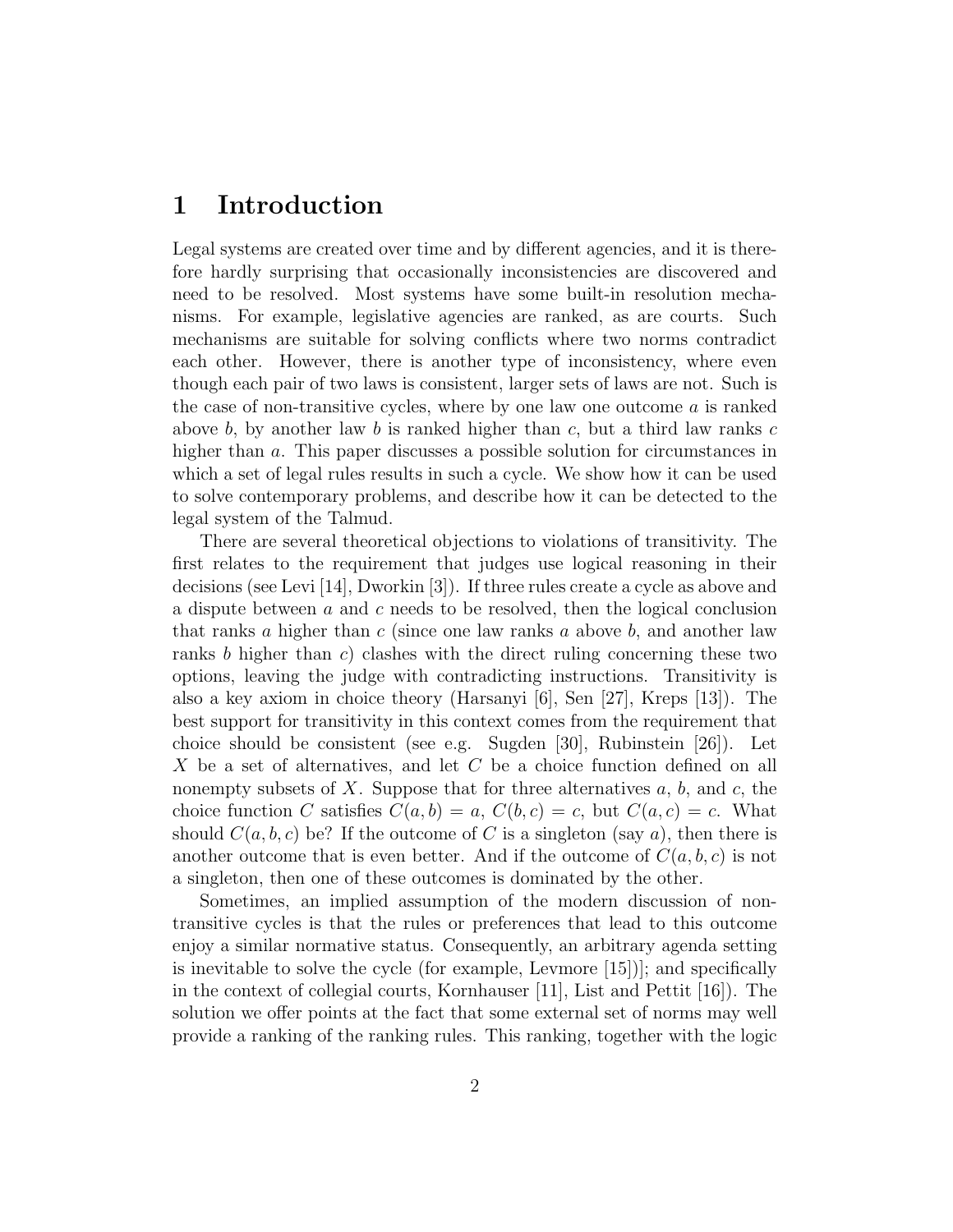of transitivity, may provide a solution to non-transitive cycles. As we show in section 4, this latter solution can be traced to medieval Rabbinic thought and is new to the literature concerning choice.

The basic structure of our model is this. There are  $n \geq 3$  outcomes, and rules that rank possible pairs of these outcomes. We assume that these rules can be ranked and applied sequentially according to this ranking. A rule will be observed only if it does not violate conclusions from earlier rules. Under some assumption that we discuss below, all outcomes will eventually be ranked by a transitive order.

To illustrate our idea, consider the following example. There are three outcomes,  $a, b$ , and  $c$ , and three rules. According to rule 1,  $a$  prevails over b. According to rule 2, b prevails over c, while according to rule 3, c prevails over  $a<sup>1</sup>$ . Suppose that the rules are ranked 2, 1, 3. Applying rule 2 implies that b precedes c. Applying rule 1 yields a precedes b, hence the ranking of the outcomes is abc. However, if the rules are ranked  $2, 3, 1$ , then we get that b precedes c, c precedes a, and the outcomes are ranked bca. Observe that the top ranking rule does not have to yield the top outcome. As we explain in the next section, this is where our solution differs from standard lexicographic orders, and is thus not a special case of Tversky [30] or Manzini and Mariotti [15].

The paper proceeds as follows. We present our procedure in the next section. Section 3 illustrates a possible implementation of this procedure, by addressing modern legal doctrines in the field of anti-discrimination law. In Section 4 we track this solution to early Rabbinic Law, and show how the Talmud and its commentators deal with a case in which a choice function cannot be supported by a transitive relation and yet needs to be extended from pairs to larger sets. The Appendix provides an exact algorithm for implementing this solution concept for the case where each rules applies to two alternatives only.

### 2 Ranking rules

As indicated, we suggest that a solution to non-transitive cycles created by a given set of ranking rules can be based on a ranking of the ranking rules. The ranking determines the sequence in which each of the ranking rules is to be applied, and in conjunction with the logic of transitivity may

<sup>&</sup>lt;sup>1</sup>In the next section we discuss more general forms of rules.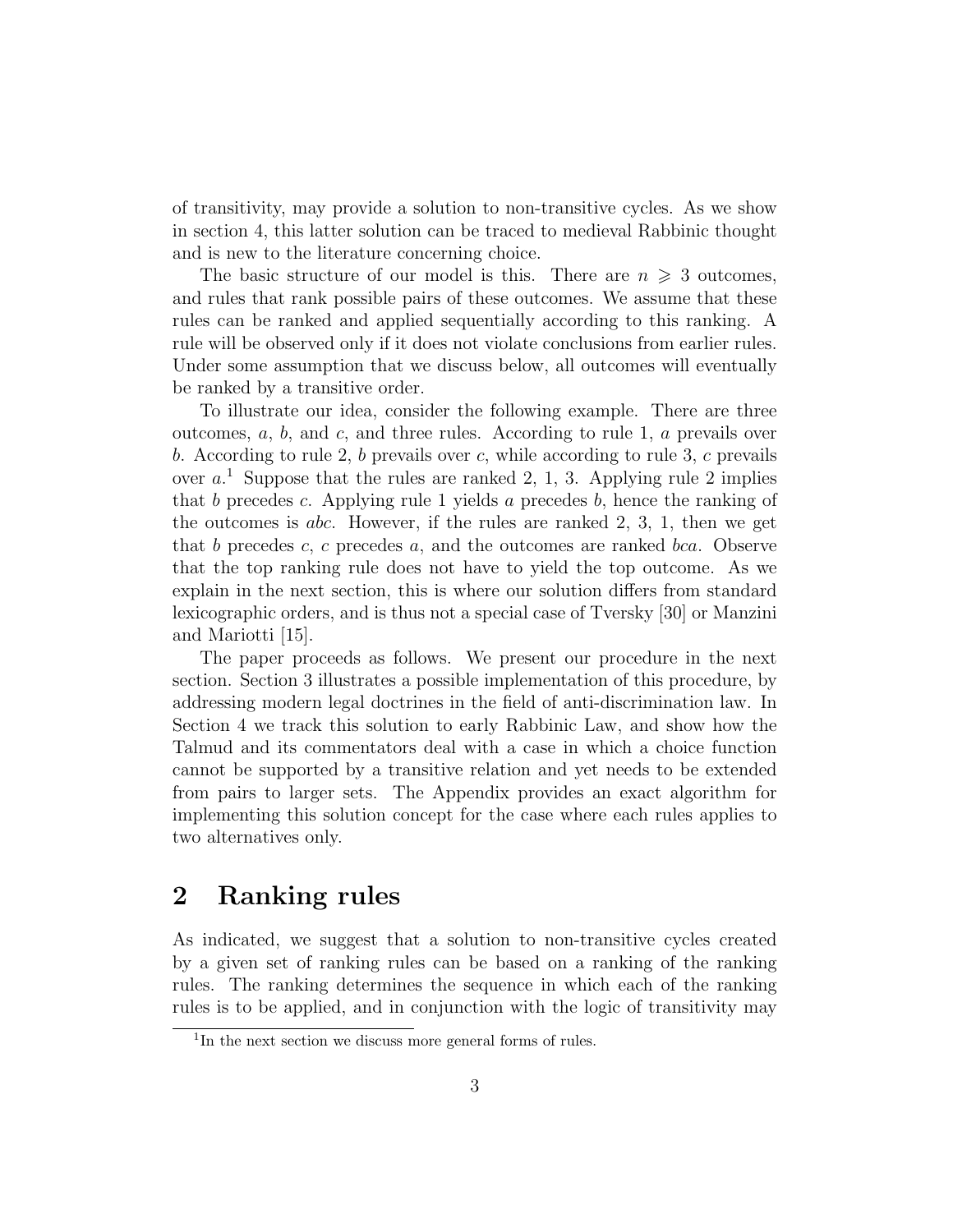solve non-transitive cycles. The ranking should be based on some normative theory, and thus requires additional information to that provided by the ranking rules themselves. In the following sections we discuss possible sources for such ranking. Our aim in this section is to present the algorithm for implementing the solution that we offer, given that the set of ranking rules is ranked according to such a normative theory.

Let X be a finite set of options. A ranking rule is of the form  $\{B\} \succ \{C\}$ , where  $B$  and  $C$  are disjoint subsets of  $X$ . According to this rule, all elements of  $B$  are ranked higher than all elements of  $C$ , but the rule says nothing about the relative ranking of elements in  $B$  or  $C$ . Also, as we do not require that  $B \cup C = X$ , the ranking rule says nothing about the relationship between elements of  $B$  and  $C$  and options that are not in these two subsets.

Many different rankings are possible, some of which may contradict each other. We suggest to solve such conflicts by ranking the rules themselves. We start by referring to several examples, before formulating the general algorithm.

**Example 1**  $X = \{a, b, c\}$ . There are three rules:  $a \succ^1 b$ ,  $b \succ^2 c$ , and  $c \succ^3 a$ . That is, rule 1 ranks  $a$  above  $b$ , rule 2 ranks  $b$  above  $c$ , and rule 3 ranks  $c$ above a (this is the situation discussed in sections 3 and 4 below). There are six possible rankings of these rules, each leading to a different ranking of the elements of the set X. For example, the ranking 2-3-1 leads to  $b \succ c$  (rule 2) and  $c > a$  (rule 3). From these two we deduce, using transitivity, that  $b > a$ , and rule 1 is never used. The three options are ranked  $b \succ c \succ a$ .

Of course, other rankings of the rules lead to different rankings of the options themselves. For example, ranking the rules 1-3-2 yields  $a \succ b$ ,  $c \succ a$ , hence by transitivity  $c > b$  and rule 2 is ignored. The three options are thus ranked  $c \succ a \succ b$ .

Note that being top in the rule that is ranked highest does not imply top ranking in the set  $X$ , because each of the rules may apply only to a subset of X. Suppose that in the above example the rules are ranked 1-3-2. As explained before, this ranking of rules implies the order  $c \succ a \succ b$ . Although the first rule to be applied is rule 1, according to which a is best in  $\{a, b\}$ , at the end a comes second to c because of the second-to-be-used rule implies  $c \succ a$ .

Sometimes only part of the implications of a rule can be used.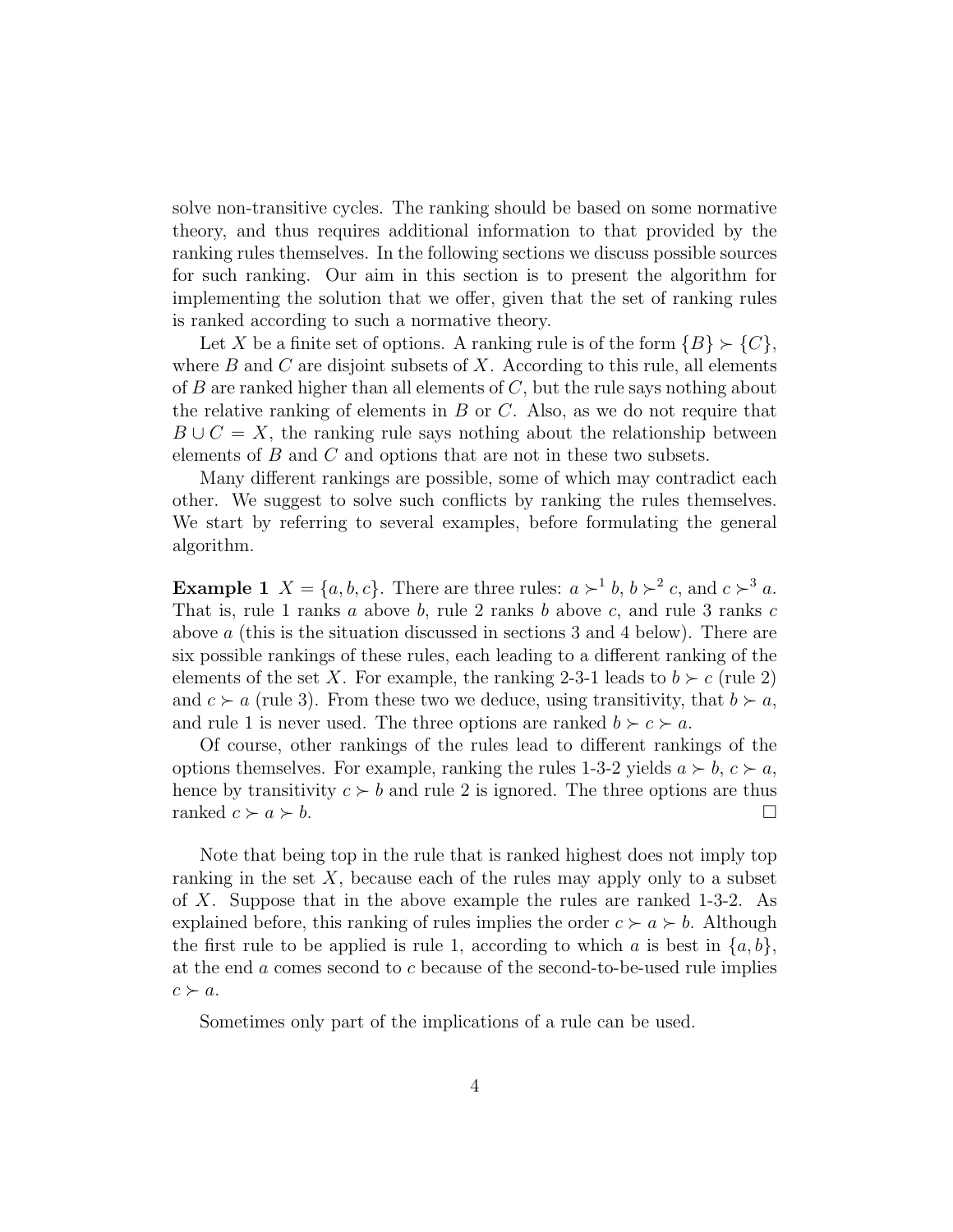**Example 2**  $X = \{a, b, c, d\}$ . There are two rules:  $a \succ^1 b$  and  $\{b, d\} \succ^2$  $\{a, c\}$ . The second rule implies  $b \succ^2 a$ ,  $b \succ^2 c$ ,  $d \succ^2 a$ , and  $d \succ^2 c$ . But if we rank the first rule before the second then we have to ignore  $b \succ^2 a$ . We thus obtain  $a \succ b$  (rule 1),  $d \succ a$  (rule 2), and  $b \succ c$  (rule 2). Using transitivity we obtain the complete order  $d \succ a \succ b \succ c$ .

Not always do we have enough information how to rank all options. Consider the following example.

**Example 3**  $X = \{a, b, c, d\}$ . There are two rules:  $\{a, b\} \succ^1 c$  and  $\{c, d\} \succ^2$ a. These two rules imply four pairwise comparisons:  $a \succ^1 c$ ,  $b \succ^1 c$ ,  $c \succ^2 a$ , and  $d > a$ . Ranking rule 1 before rule 2 yields  $a > c$ ,  $b > c$ , and  $d > a$ (observe that  $c >^2 a$  is rejected). By transitivity we also obtain  $d \succ c$ .

Although we know that all options are ranked higher than c, we do not have enough information to compare the pairs  $\{a, b\}$  and  $\{b, d\}$ . It is possible that d is ranked highest, and then we can have either  $d \succ a \succ b$  or  $d \succ b \succ a$ , or b is ranked highest, in which case  $b \succ d \succ a$ .

Sometimes, given higher ranked rules, the added information contradicts itself and must therefore be ignored. This is the case in the next example.

**Example 4**  $X = \{a, b, c, d\}$ . There are three rules:  $a \succ^1 b$ ,  $c \succ^2 d$ , and  $\{b, d\} \succ^3 \{a, c\}$ . The third rule implies, as before,  $b \succ^3 a$ ,  $b \succ^3 c$ ,  $d \succ^3 a$ , and  $d \succ^3 c$ . But if we rank the rules 1-2-3, then we have to ignore  $b \succ^3 a$ and  $d \succ^3 c$ . We are thus left with  $b \succ^3 c$  and  $d \succ^3 a$ .

Given the ranking 1-2-3, if we use the third rule to obtain  $b \succ c$ , then we must deduce, using transitivity, that  $a \succ b \succ c \succ d$ . However, if we use the third rule to obtain that  $d \succ a$ , then transitivity implies  $c \succ d \succ a \succ b$ . The two possible extensions contradict each other. As we don't have a reason to prefer the rule  $b \succ c$  to  $d \succ a$ , we will ignore both. All we can therefore say in this case is that  $a \succ b$  and  $c \succ d$ .

Even when some information must be ignored, not all information should be deleted. Consider the following case.

**Example 5**  $X = \{a, b, c, d, e\}$ . There are three rules:  $a \succ^1 b$ ,  $c \succ^2 d$ , and  ${b, d, e} \succ^3 {a, c}$ , and the rules are ranked 1-2-3. Similarly to the previous example, we cannot use either  $b >^3 c$  or  $d >^3 a$ . But this time rule 3 is not entirely useless as nothing prevents us from using the information  $e \succ^3 a$  and  $e \succ^3 c$ . By rules 1 and 2 and by transitivity we thus obtain  $e \succ a \succ b$  and  $e \succ c \succ d.$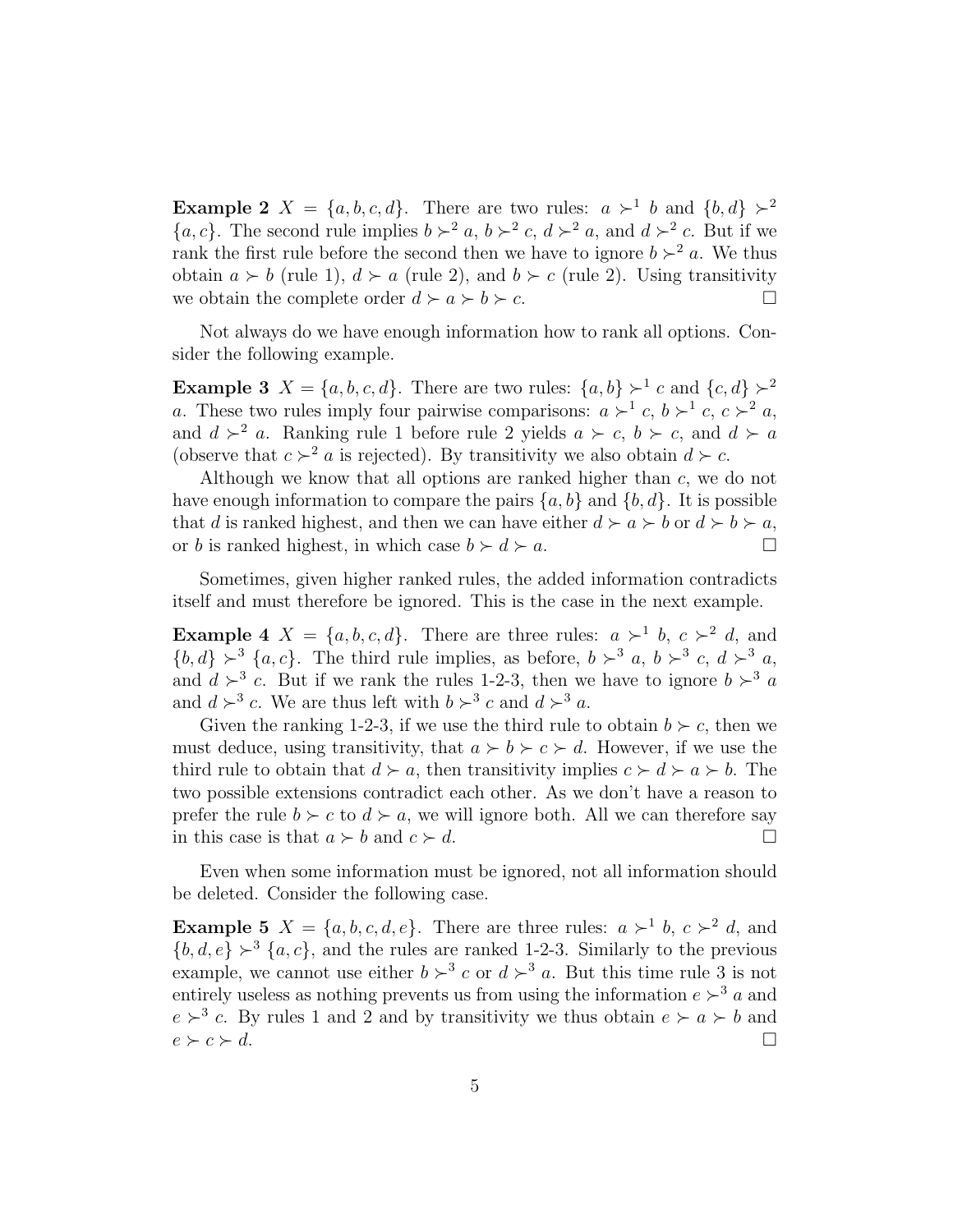In general, when it is the turn of rule  $i$  to be used, we will first eliminate all its pairwise comparisons that are already contradicted by previous rules, or by transitive conclusions obtained from these rules. We then include all the pairwise comparisons obtained from rule  $i$ , provided they do not lead to contradictions with other rule  $i$  comparisons or with their conclusions. In the appendix we offer a complete algorithm for our method for the case where all rules are of the form  $a \succ b$  and all pairs (there are  $\frac{1}{2}n(n-1)$  of them) are thus compared. We show that in this case our algorithm yields a complete and transitive ranking of the n options.

Our method should not be confused with lexicographic preferences. Tversky [34] suggested the following ranking rule: There are k (ordered) criteria. Option  $a$  is ranked higher than  $b$  if the first criterion in which  $a$  and  $b$  are not indifferent ranks a above b. This idea was expanded by Manzini and Mariotti [18, 19] to include sequential (or inductive) elimination, where at step *i* a relation  $P_i$  is applied to the set  $M_{i-1}$  of all options that survived the previous step, and only options that are not dominated in  $P_i$  by any other option in  $M_{i-1}$  survive to the next stage (this new set is labeled  $M_i$ ).

Example 1 illustrates why the procedure we suggest is different from the above elimination mechanisms. In this example,  $X = \{a, b, c\}, a \succ^1 b, b \succ^2 c$ ,  $c > 3$  a, and the rules are ranked 1-2-3. Our procedure leads to  $a > b$ , then  $b \succ c$ , and by transitivity  $a \succ c$ . The ranking of the three alternatives is thus  $a \succ b \succ c$ . On the other hand, the lexicographic elimination procedure will apply first the rule  $a \succ^1 b$  to the set  $\{a, b, c\}$  and option b is thus eliminated. Next we apply the rule  $b > 2$  c to the surviving set  $\{a, c\}$  and obtain that none of these options is eliminated by this rule. Finally, we apply the rule  $c \succ^3 a$ to the remaining set  $\{a, c\}$  and obtain that a is eliminated. The induced order is thus  $c \succ a \succ b$ .

More generally, rather than eliminating options, our solution eliminates rankings that contradict those yielded by the logic of transitivity. The ranking of the ranking rules required by our solution is thus not lexicographic but one that only determines the priority of each of the ranking rules in applying the logic of transitivity. In this sense, our solution requires "weaker" normative theory than that of the elimination procedure.

We conclude this section with a brief discussion of some other methods that were offered to analyze non-transitive cycles. In certain contexts preserving a non-transitive cycle can be justified. A possible justification is the view that the relevant values (or priority rules) are incommensurable,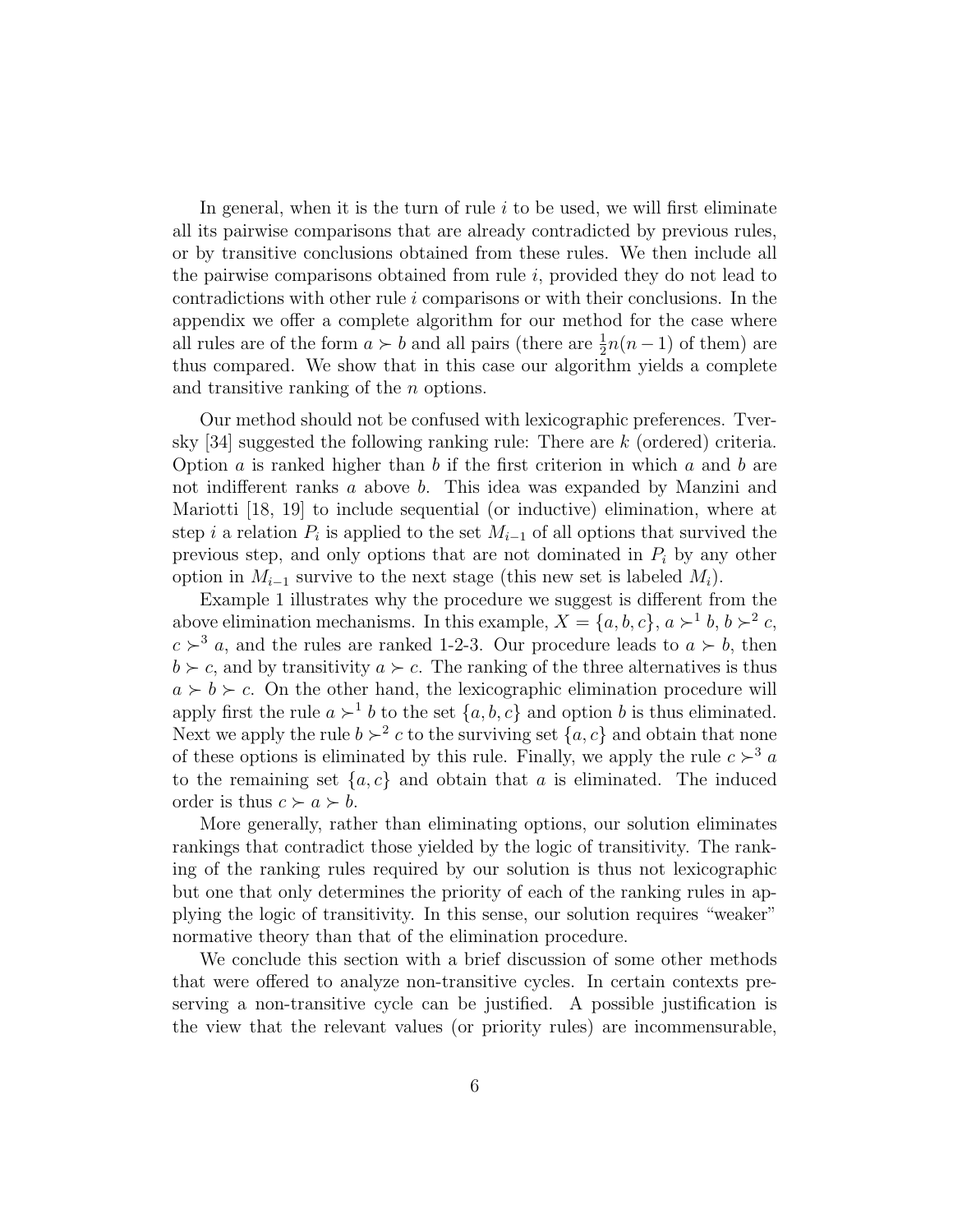thus suggesting that value-pluralism should prevail over the intuitive case for transitivity (Pildes and Anderson [24], Sunstein [31], Luban [17]). Along this line, the Talmud sometimes intentionally avoids resolving non-transitive cycles. It may do so either because the cycle does not create any operational inconsistency or in order to force conflicting parties into a compromise (see Naeh and Segal [23]). However, in many contexts non-transitive cycles cannot be sustained and must be resolved.

The extensive discussion on transitivity in the legal literature that applies social choice theory follows, to a large extent, the implications of Arrow's Impossibility Theorem. It examines devices for lawmaking institutions and election rules that diminish the possibility of non-transitive, cyclical outcomes (see, for example, Easterbrook [4], Easterbrook and Fischel [5], Kornhauser and Sager [12], Hayden [7], and Hayden and Bodie [8]). As mentioned above, the focus of this paper is different, as it discusses possible solutions for circumstances in which an existing set of legal rules results in a non-transitive cycle.

A related, but different discussion than the one presented here was offered in the context of collegial courts (e.g., Kornhauser [11], List and Pettit [16], and Chapman [2]). It deals with the question how judges' positions should be aggregated in instances in which the outcome of the case is determined by the decision in two different disputes. For instance, in a typical contract law case, the proposition whether the defendant has breached the contract is a compound of the atomic decisions whether there was a contract at all, and whether there was an act constituting breach of such contract. Assume that two out of the three judges decide in favor of the defendant, but one of them decides so since she finds there was no contract (but if there were one, this judge believes it was breached), while the other judge is in the opposite position in both issues (there was a contract but it was not breached). The minority judge rules that there was a contract and it was breached. Aggregating these atomic positions separately results in ruling in favor of the plaintiff. In contrast, we analyze a different case. We refer to instances in which there is no dispute regarding each of the atomic positions, that is, regarding the ranking of each of the given pairs of possible outcomes. The problem we address stems from the fact that combining each of these rankings results in a non-transitive cycle. In other words, we analyze a problem where a choice function defined over two-item sets cannot extend to include three-item sets.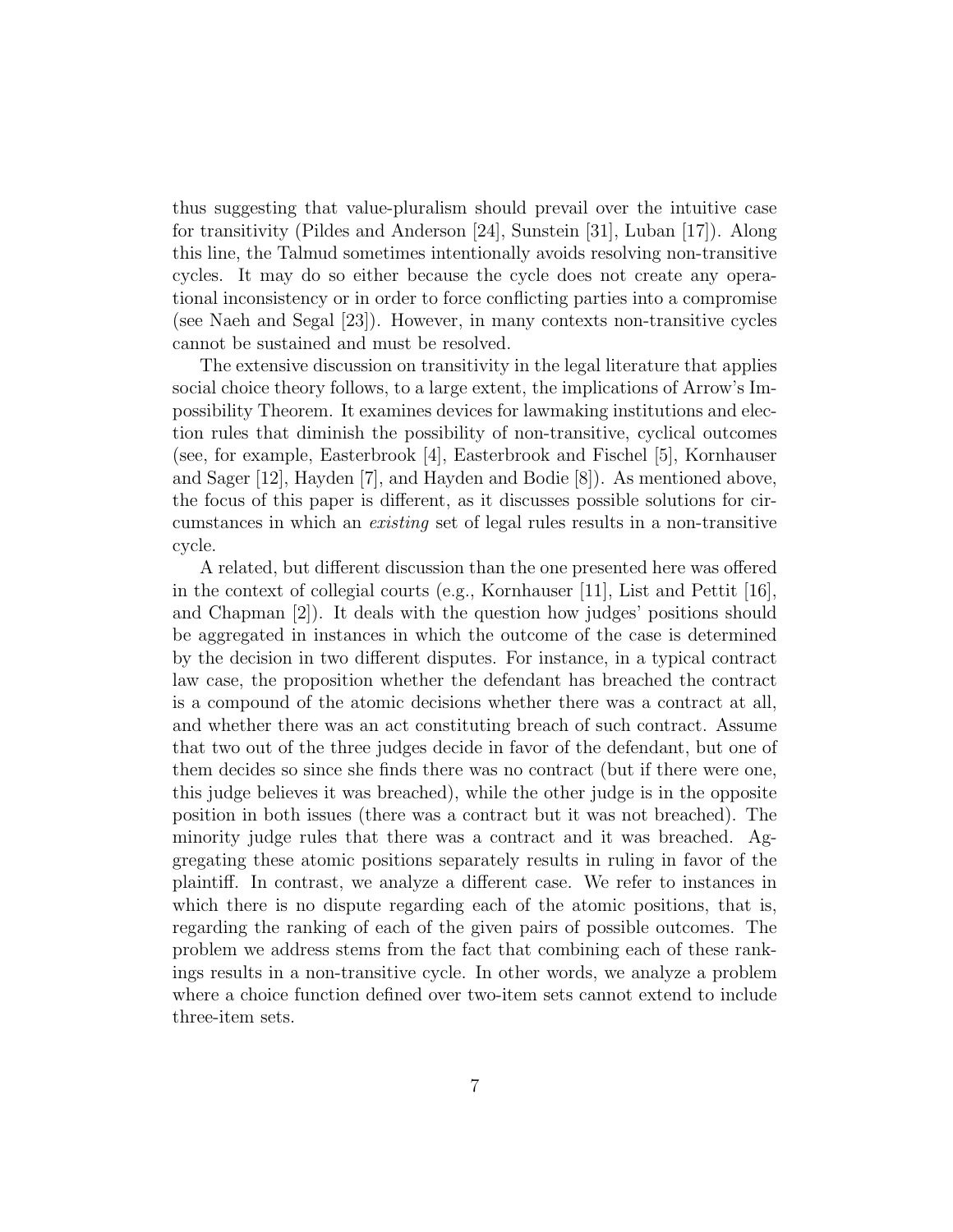### 3 Application to current legal dilemmas

In what follows, we illustrate possible implications of our analysis to actual legal issues. We discuss three illustrations of non-transitive cycles: conflict of title rights between an original owner, an intermediate purchaser and a goodfaith purchaser for value; the conflict between the "disparate-treatment" and "disparate-impact" doctrines of anti-discrimination laws; and the right of beneficiaries to recover from tortfeasors. We also demonstrate the possible implementation of our solution to avoid these non-transitive outcome, by setting priorities of the governing legal doctrines.

### 3.1 Conflict of Title Rights

Conflict of title rights in an asset between a first-in-time claimant (the "original owner") and a good faith purchaser for value provides an example to the possibility of non-transitive cycles. These conflicts arise when parties not in contractual privity assert simultaneous claims of rights over the same asset whose concurrent discharge is legally impossible, and the law is called upon to resolve the conflict.

The original owner, a, and the good faith purchaser, c, are linked through the activities of an intermediate,  $b$ , who transacted with each of these two parties. The intermediate may be a wrongdoer, such as a thief or a trustee who acted in breach of his duty, whose title is considered void; or one who contracted with the original owner but whose title is voidable, since, for instance, he breached the contract or did not disclose a material fact.

A non-transitive cycle might happen when according to one legal rule the good-faith purchaser  $c$  prevails over the original owner  $a$ , whereas the rules that apply to each of the pairs  $\langle a, b \rangle$  and  $\langle b, c \rangle$  induce the opposite ranking. Consider the following scenario. Assume that the intermediate seller has the power to nullify his contract with the good faith purchaser and to claim back the title, due to certain deficiencies in the contract, for instance mutual mistake. At the same time, assume that the original owner too has a good claim against the intermediate, for instance due to material breach of the contract between them.The relations between each of the two contracting pairs,  $a$  and  $b$ , and  $c$ , are governed by the relevant contract law rules, and raise no difficulty. For instance:

Rule 1: In case of material breach, the aggrieved party has the power to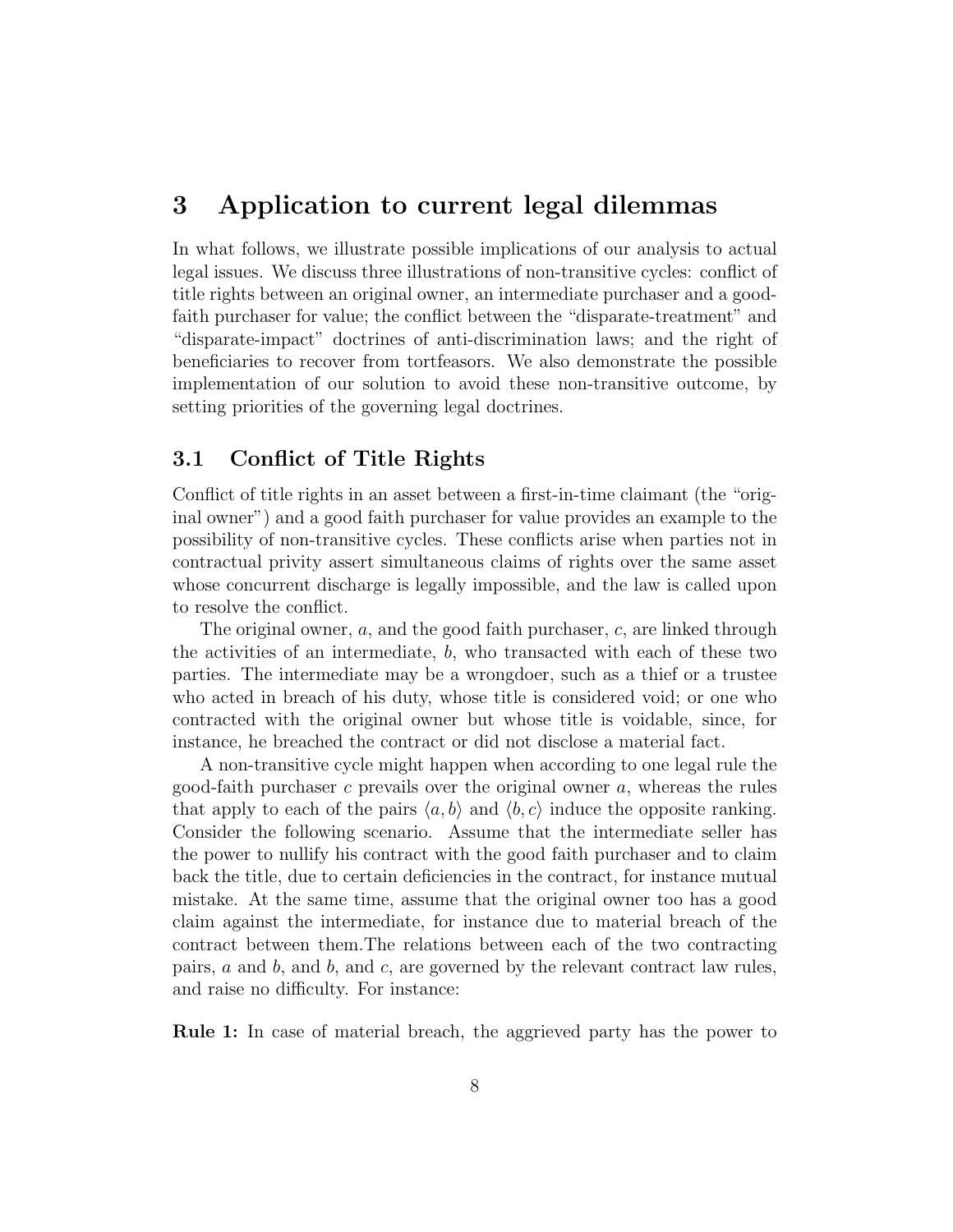terminate the contract and recover the property transferred.

Rule 2: In case of mutual mistake regarding a substantial fact, each party has the power to terminate the contract and recover the property transferred.

According to Rule 1, if the original owner employs her power to nullify the contract with the intermediate seller, she recovers the title, such that  $a \succ b$ <sup>2</sup> And under Rule 2, if the intermediate seller employs his power to terminate his contract with the good faith purchaser, he recovers the title, and thus  $b \succ c$ . But assume that the conflict is between a and c, as the original owner claims that the good faith purchaser should transfer her the good. What is the result in the case of such a conflict between a and  $c$ ?

According to the good faith purchaser for value rule, if c acted in good faith and for value, and the transaction took place before a employed her power to terminate her contract with b and recover the title, c gains the title.<sup>3</sup> Recall that b has the power to terminate his contract with  $c$ , but we assume that b did not employ this power at the time of the conflict between  $a$  and  $c$ . The dilemma in such cases is whether the original owner can "subrogate" the intermediate seller in implementing the power to nullify the contract between the intermediate seller and the good faith purchaser, arguing that since  $a \succ b$ and  $b \succ c$ , a should prevail; while the good-faith purchaser may claim that since according to Rule 3  $c > a$ , it is him that should prevail and gain the title. According to some views the answer is no, such that the original owner cannot "trace" the power to nullify a voidable contract (a "limited tracing" rule). Thus, assume that:

Rule 3: A good faith purchaser for value gains title, even if the seller's title is voidable, and even if the good faith purchaser's title too is voidable.

In other words, as long as b did not exercise his power to nullify the voidable contract with  $c, a$  does not have the power to do so, and c prevails.

<sup>&</sup>lt;sup>2</sup>In this context,  $\succeq$  means "has a priority regarding the title of the good."

<sup>&</sup>lt;sup>3</sup>In most legal systems, a good faith purchaser for value may gain title even though the intermediate seller's title is voidable (e.g., Section 2-403(1) of the UCC, "[a] Person with voidable title has power to transfer a good title to a good faith purchaser for value"). In some legal systems a good faith purchaser for value may gain title even if the intermediate seller's title is void (under the "market-overt" rule) (e.g., Medina [20]).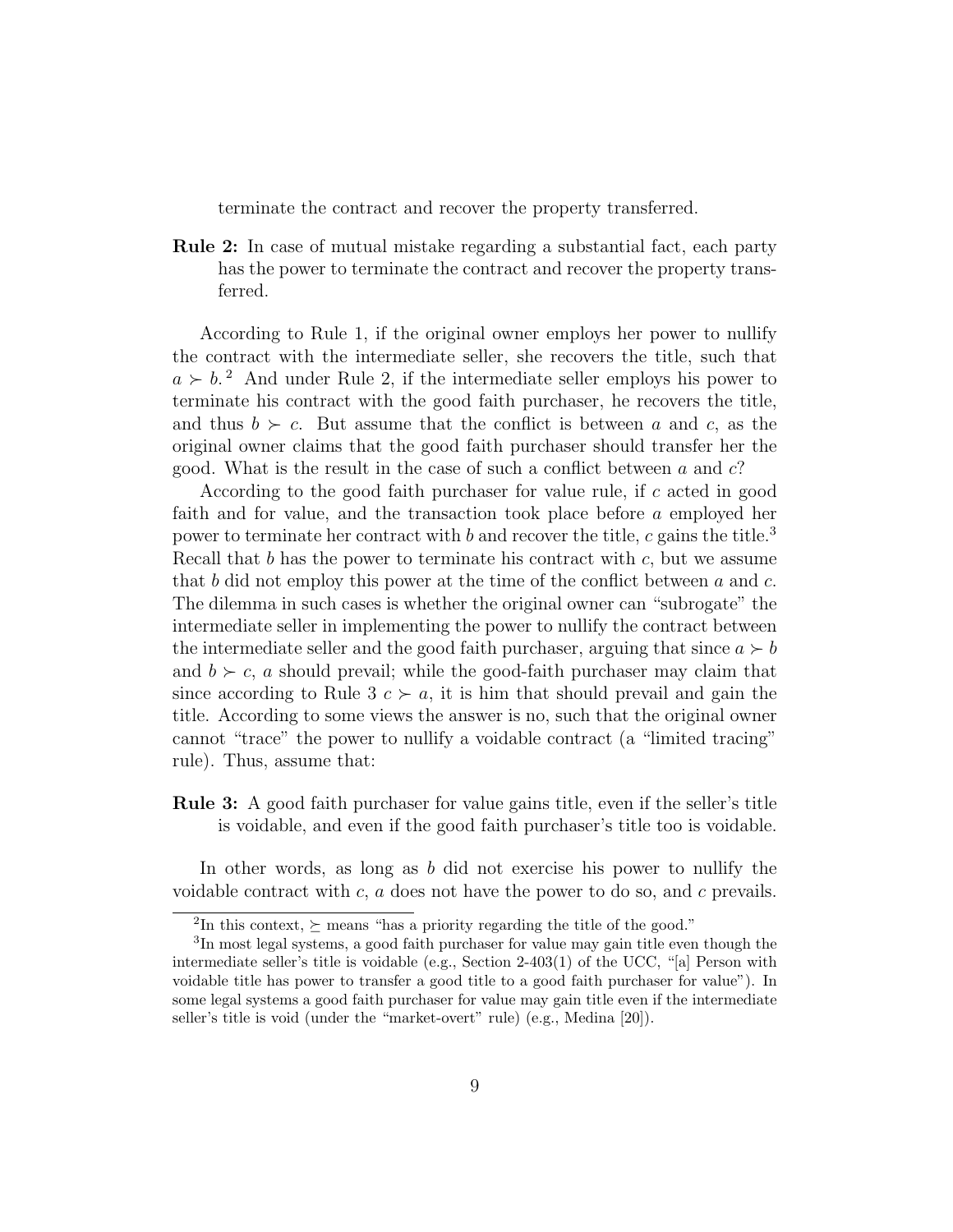If this is the case, we have a non-transitive cycle:  $a \succ b$  (Rule 1);  $b \succ c$  (Rule 2); but  $c > a$  (Rule 3).

It may seem that the ultimate result depends on the decision which conflict to resolve first. If the court starts with resolving the dispute between a and b, a would employ her power to terminate the contract and recover her title, but would then lose to c, as c purchased his title before  $b$ 's title was terminated. In contrast, if the court starts with resolving the conflict between b and c, such that b nullifies the contract, a would ultimately get the title. Following our suggested procedure, the required normative decision is a ranking of the three rules. This ranking determines the sequence of applying the rules and thus, in the current context, which rule would not apply. If Rule 3 is ranked first, we get that  $c > a$ , and the remaining dispute is between  $b$  an  $c$ , to which Rule 2 applies and  $b$  prevails. Indeed, according to Rule 1  $a \succ b$ , but this would result in a non-transitive cycle and Rule 1 should not apply here. Once again, observe that the winner of the top rule is not necessarily the overall winner.

#### 3.2 Disparate-Treatment and Disparate-Impact

Following the circumstances discussed in the Supreme Court's Ricci v. Destefano (2009), suppose that a city is required to determine who of its firefighters are qualified for promotion to the rank of lieutenant or captain. It is known that applying a certain type of (facially neutral) examination would result in white candidates outperforming minority candidates, such that although minority candidates compose of more than one half of all candidates, almost none of them would be qualified for promotion. An alternative test — for instance, one that gives higher weight to oral components — is expected to result in a more balanced outcome. However, suppose that the statistical correlation between candidates' results in the alternative test and their success in fulfilling the role of lieutenant or captain is somewhat lower than that of the former test. What test should the city choose? And what if the former test was already administered, such that certain persons invested considerable amounts of efforts and money in preparation for the exam and were even told that they successfully passed it?

Title VII of the Civil Rights Act of 1964 contains two central antidiscrimination doctrines — the so-called "disparate-treatment" and "disparate-impact" prohibitions. The former prohibition proscribes an employer to exercise an employment practice that adversely affects employees because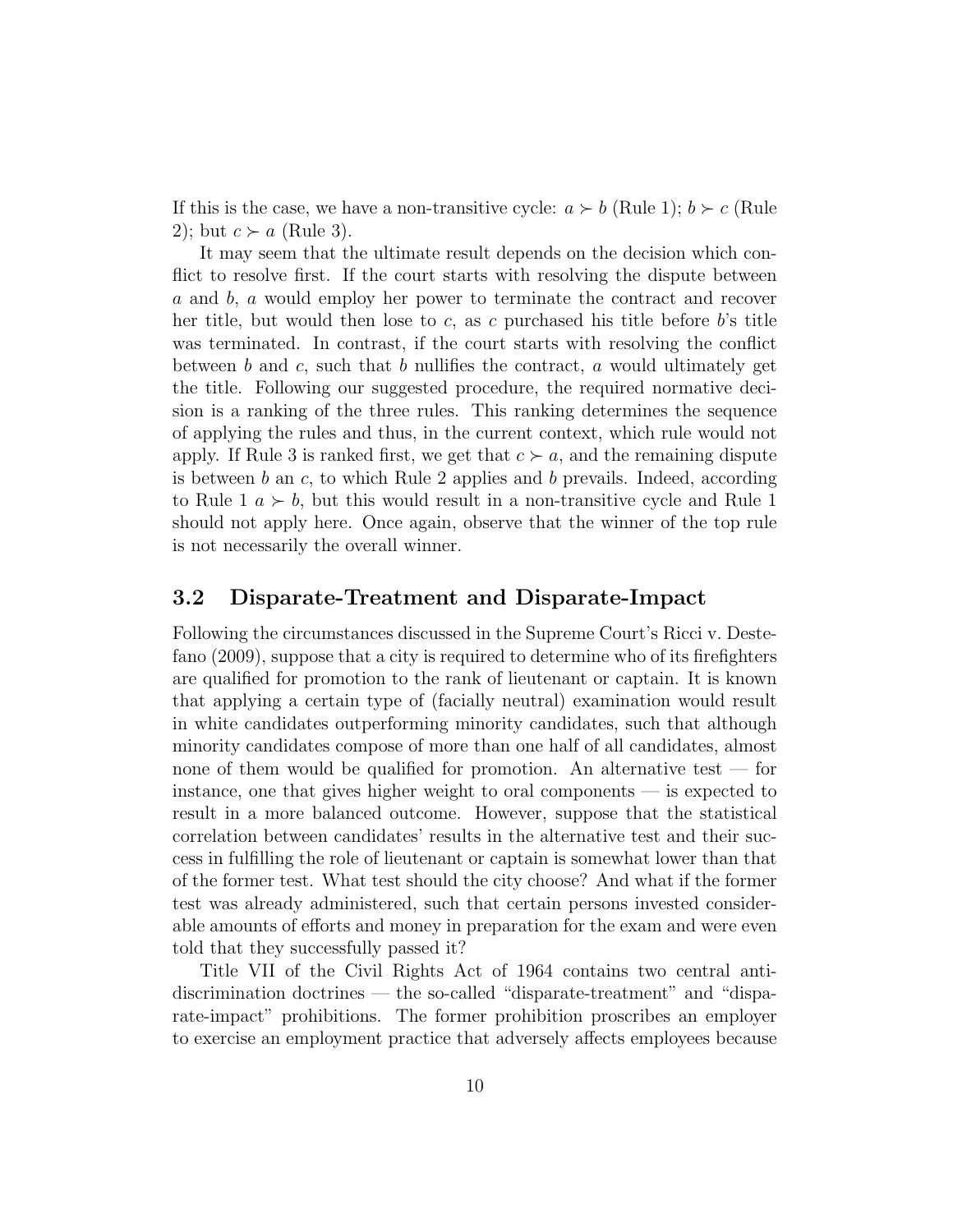of, among other things, their race (Title VII,  $\S2000e-2(a)(1)$ ). The latter prohibition addresses unintentional discrimination. It proscribes exercising even a facially neutral employment practice which results in an imbalanced effect on specific groups.<sup>4</sup> An employment practice which results in an imbalanced representation is unlawful not only when it cannot be shown that this practice is "job related for the position in question and consistent with business necessity," but also when the practice meets this requirement but there exists an alternative employment practice that would not cause the disparate impact (Title VII,  $\S 2000e-2(k)$ ).

These two doctrines may conflict in determining the legitimacy of making race-conscious decisions when choosing between alternative employment practices (for instance, Primus [25] and Kelman [10]). On the one hand, the disparate-impact prohibition requires the employer to account for the racial impact of each of the relevant alternative employment practices in choosing which one of them to adopt. On the other hand, preferring one practice over another on the basis of its expected racial impact might be considered as a decision made "because of race," in violation of the disparate-treatment prohibition.<sup>5</sup>

Following the Supreme Court's decision in Ricci v. Destefano (2009), an account for the racial impact of a practice is legitimate only when the employer realizes (or has a reasonable basis to expect ex ante) that a specific employment practice has (or might have) a substantially unequal racial impact.<sup>6</sup> In such a case, the employer should first verify that the practice under consideration meets the threshold of relevancy (that is, that the practice is

<sup>4</sup>According to the standard set by the Equal Employment Opportunity Commission (EEOC), a test that is implemented to select candidates is considered imbalanced when it results in a selection rate of a specific race (that is, the ratio of those qualified out of all candidates of this race) which is less than 80 percent of the selection rate of the race with the highest selection rate. 29 CFR §1607.4(D) (2008); Watson v. Fort Worth Bank & Trust, 487 U.S. 977, 995–96, n. 3.

<sup>5</sup>According to the prevailing (although not self-evident) approach, it is illegitimate to grant preferential treatment to an individual or to a group because of the race of such individual or group even if such treatment is aimed to insure a fair representation of this race.

<sup>&</sup>lt;sup>6</sup>In Ricci v. Destefano, 129 S. Ct. 2658, 2677 (2009), the Supreme Court held that "once . . . employers have made clear their selection criteria, they may not then invalidate the test results. Doing so, absent a strong basis in evidence of an impermissible disparate impact, amounts to the sort of racial preference that Congress has disclaimed, and is antithetical to the notion of a workplace where individuals are guaranteed equal opportunity regardless of race."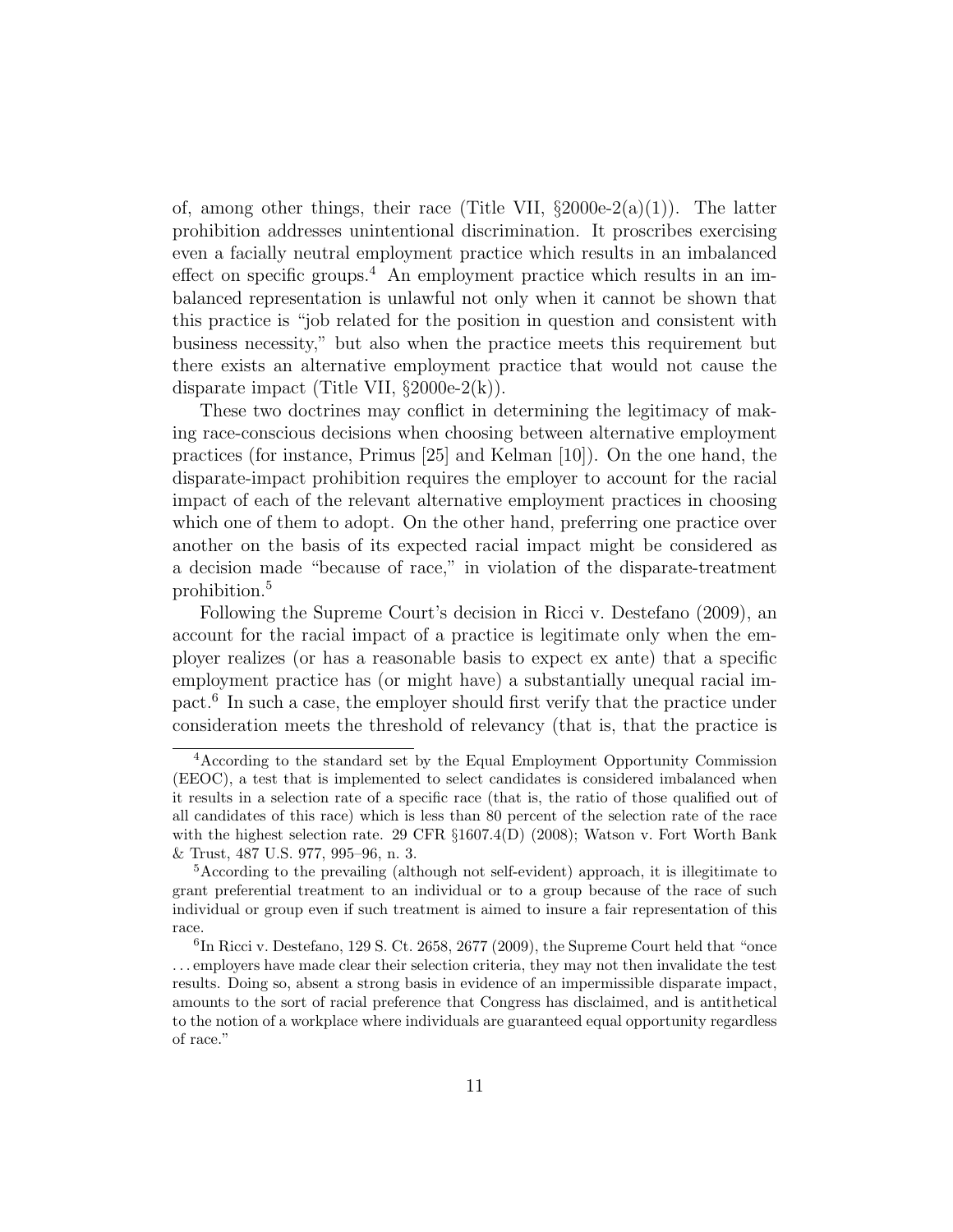"job related for the position in question and consistent with business necessity"). Then the employer should inquire whether there are other possible practices that are similarly job related (for instance, in terms of the predictive power of a qualification test regarding an employee's performance) and can be expected to have a more equal impact. In short:

- Rule 1: An employer is required to discard an imbalanced promotion test in favor of an alternative which is as job related as the former or at least close to it, and whose result is more racially balanced. However,
- Rule 2: An employer is not allowed to discard a suggested test on the basis of its racially imbalanced impact in favor of an alternative test which is not as job related as the former or at least sufficiently close to it.

These two rules seem to provide a coherent solution. However, determining the legal outcome in a specific case is more complicated once employees' reliance interest is taken into account. Rules 1 and 2 deal with instances in which discarding a specific promotion test does not infringe legitimate expectations of the employees, either since the test was not yet implemented or the change of the test will take effect only in future decisions. But what if discarding the promotion test would infringe the employees' legitimate expectations and reliance interests? In circumstances in which an employment practice (such as a promotion test) has already been applied, the expectation and reliance interests of the employees who are eligible to some benefit according to this practice impose a constraint on the employer's power to discard it.<sup>7</sup> This constraint is not an absolute one. Assume that it can be infringed only when discarding the original practice is required to avoid a sufficiently high disparate impact. Thus:

Rule 3: An employer is prohibited from discarding the results of an imbalanced promotion test that was already applied in favor of a similarly imbalanced test.

Note that addressing each pair of rules independently does not result in any incoherence. Rules 1 and 2 are consistent, as Rule 1 ranks two options that are similarly job related while Rule 2 ranks options that are not.

<sup>7</sup>See Ricci v. Destefano, 129 S. Ct. 2658, 2676 (2009), in which the Court held that "[e]xaminations like those administered by the City create legitimate expectations on the part of those who took the tests," and invalidated the City's decision to discard these tests.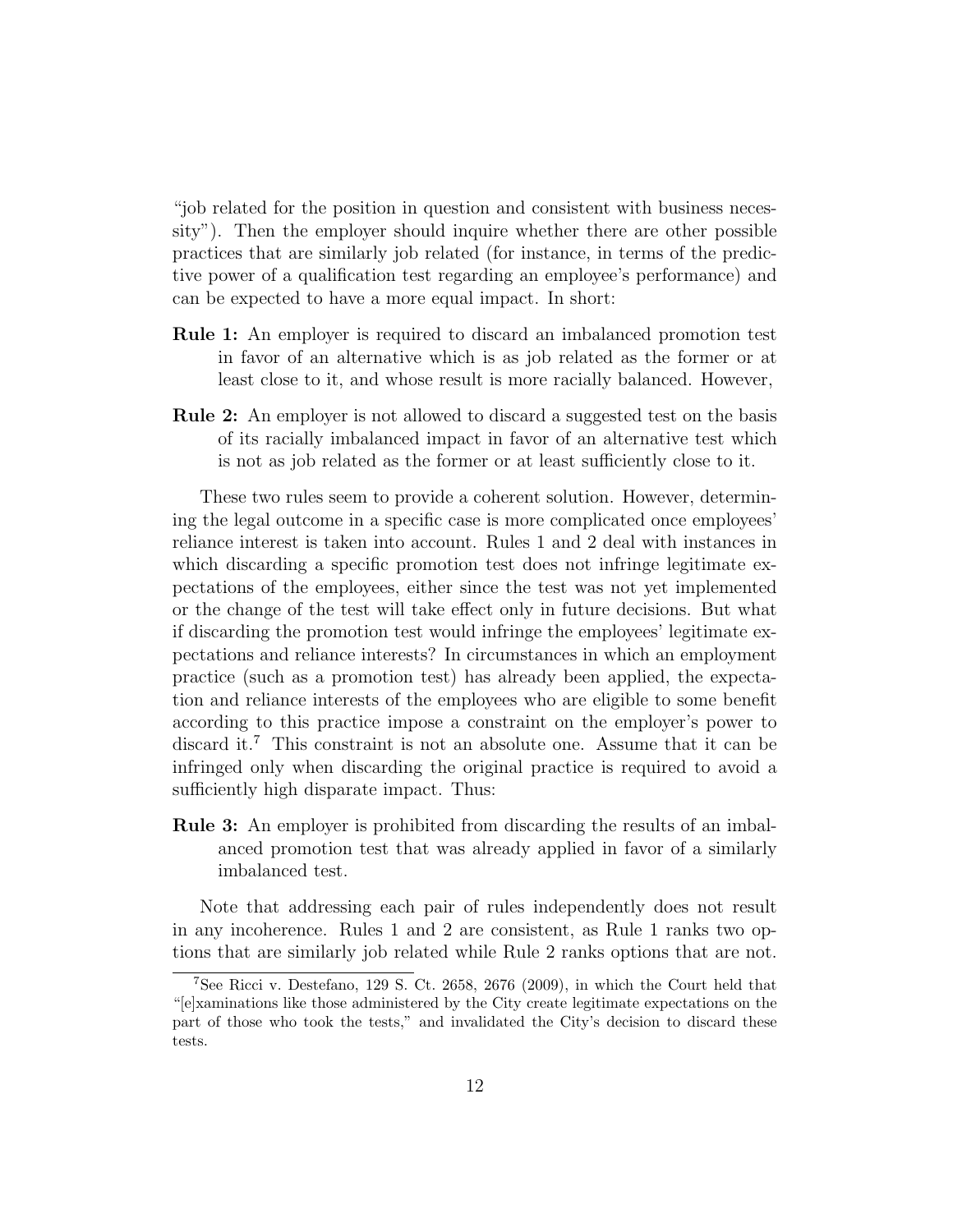Similarly, Rules 2 and 3 are coherent, as Rule 2 (but not 3) deals with the legitimacy of discarding a test on the basis of its racially imbalanced impact. For the same reason, Rules 1 and 3 too do not contradict each other. However, when all three Rules apply, the outcome may well be a non-transitive cycle.

To analyze the outcome of these three rules, consider the following three alternative employment practices:

- a A promotion test which is highly job relevant, but has an imbalanced impact.
- b A promotion test which is only moderately job relevant, but its impact is more racially balanced.
- $c$  A promotion test which is moderately job relevant, its impact is imbalanced, but it was already relied upon by certain employees.

Suppose a court is asked to compare test  $a$  with  $b$ . Both are yet to be given, hence Rule 3 is irrelevant here. As the job relevancy of b is only moderate (compared to the high job relevancy of  $a$ ), Rule 2 dictates that  $a$ cannot be replaced with b (see Table 1).

Comparing tests  $b$  and  $c$ , courts will observe that both are only moderately job-relevant, but b is racially balanced while c is not. Rule 1 implies that b is better than c while Rule 3 does not apply. Test  $b$  is thus better than  $c$ .

Consider now the ranking of tests  $a$  and  $c$ . As both are racially unbalanced, Rules 1 and 2 do not apply. Unlike test  $a$ , test  $c$  was already conducted, thus Rule 3 implies that c is better than a.

|         | Rule 1:         | Rule 2:       | Rule 3:           |
|---------|-----------------|---------------|-------------------|
|         | Balanced impact | Job relevancy | Reliance interest |
| $\it a$ | Low             | High          | Nο                |
|         | High            | Moderate      | Nο                |
|         | <b>JOW</b>      | Moderate      | Yes               |

Table 1: The three promotion tests

But how should courts rank the triple  $a, b, c$  when all three of them are possible? Following the solution discussed in Section 2 the non-transitive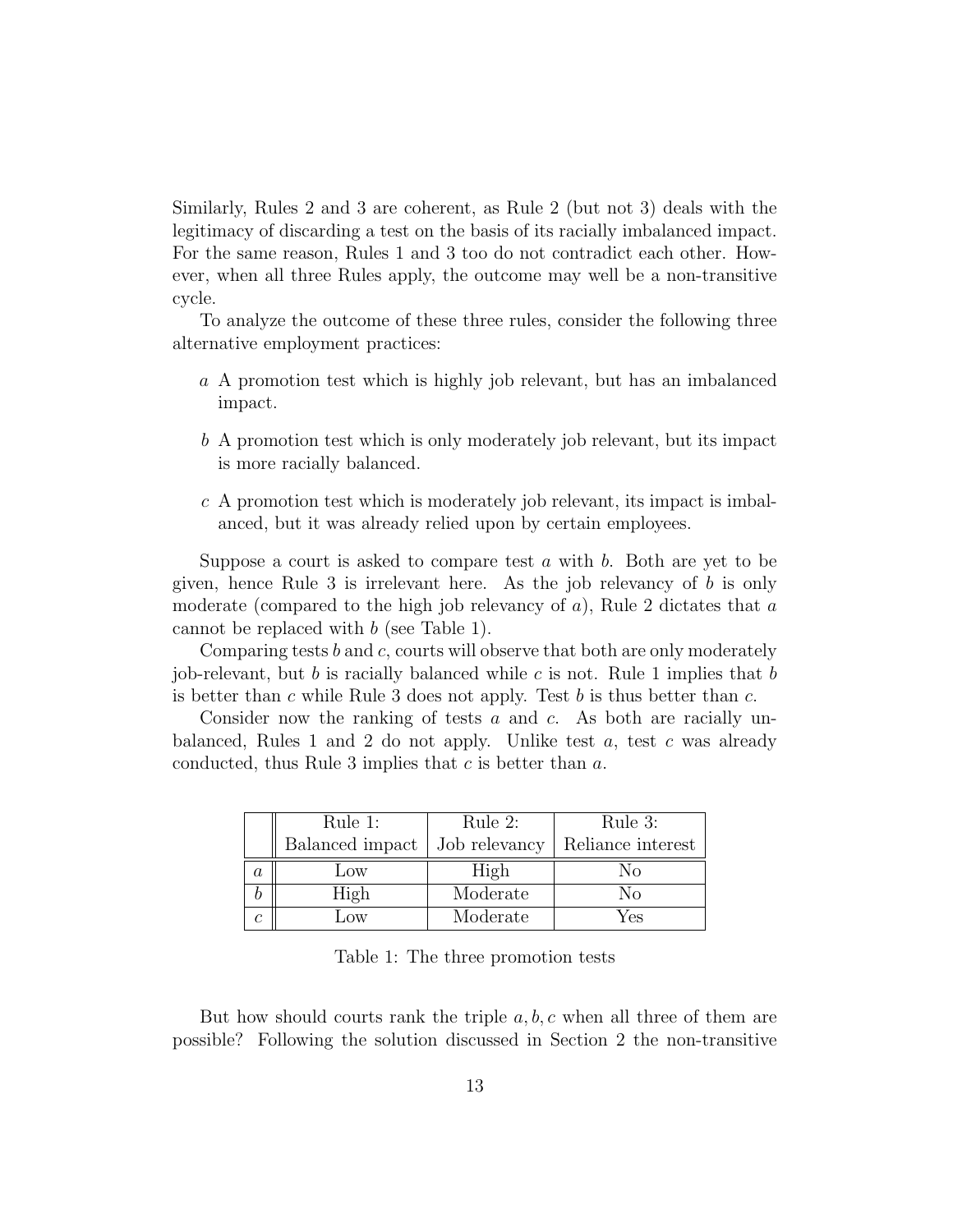cycle can be avoided by ranking the three rules themselves. Assume, for instance, that it can be established that Rule 3 takes precedence over the two others and should therefore be the first one to be applied. As stated above, this rule applies only to the pair  $a, c$ . According to this rule, an employer is not allowed to discard c in favor of a, therefore  $c > a$ . Next, we should rank Rules 1 and 2. Suppose that Rule 1 is normatively superior to Rule 2 (for instance, since Rule 1 is explicit in Title VII, whereas Rule 2 results from an interpretation of this provision). This rule applies to the pair b, c only, and according to it,  $b \succ c$ .

These two stages yield that  $c \succ a$  and  $b \succ c$ . Transitivity then implies  $b \succ a$ . It is true that had the employer implemented the promotional test a, it would not have been legitimate, due to Rule 2, to discard a in favor of b. However, given the assumed precedence of Rule 3, when  $c$  is the already selected and relied upon test, and the precedence of Rule 1 over Rule 2, the ranking of a and b by Rule 2 should be ignored in order to avoid intransitivity.<sup>8</sup>

The essential decision is therefore that of ranking the relevant rules. Seemingly, a rule set forth by Congress (Rules 1 and 2 in our case) should be applied before a judge-made rule (such as Rule 3 here). However, substantive reasons may well be relevant too, and these may lead to alternative rankings of the rules. For instance, requiring an individual to bear the burden of a loss — other than a mere lost benefit — to prevent imbalanced outcome may be considered as a form of taking, in violation of the Fifth Amendment,  $9$  such that Rule 3 takes precedence over the two other rules.

Setting the ranking of the rules will often be based on a normative theory which is outside the rules themselves and the ranking of the options that they yield. It is beyond the scope of this paper to resolve the dilemma what is the correct priority among the above three rules, or what is the general theory that determines the ranking of rules. Our point is that ranking the rules will enable courts to avoid non-transitive cycles. Indeed, ranking the

<sup>&</sup>lt;sup>8</sup>Note that in our example although c wins in the first comparison (where Rule 3 is applied for the pair  $\{a, c\}$ , c is not the best policy overall as it is defeated by b.

 $9$ See, e.g., Local 28 of the Sheet Metal Workers, Int'l Ass'n v. EEOC, 478 U.S. 421, 479 (1986) (upholding an affirmative action plan in part because it "did not require any member of the union to be laid off, and did not discriminate against existing union members"); Wygant v. Jackson Bd. of Educ., 476 U.S. 267, 283 (1986) (emphasizing the importance of "not disrupting the settled and legitimate expectations of innocent parties"). See also Zamir [36], Vars [35, p. 79], and Ayres and Vars [1, p. 1617].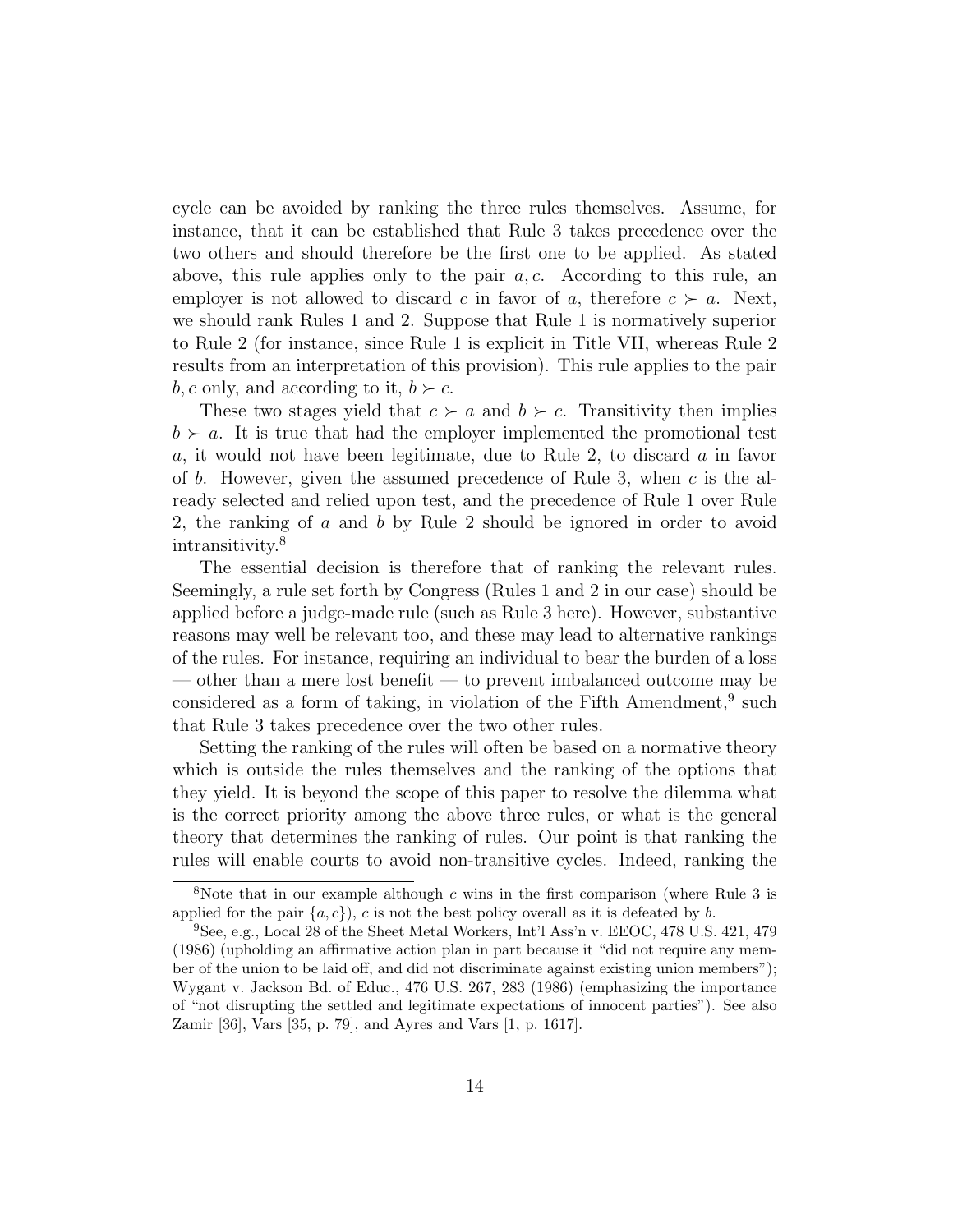rules is actually the central role of courts in this regard.

#### 3.3 Beneficiaries' Right to Recovery from Tortfeasors

The legal-system's commitment to avoid non-transitive cycles can serve as a resourceful interpretation tool. The interpreter who should resolve a dispute between outcomes  $a$  and  $b$  can invoke some third outcome,  $c$ , and through a cycling argument can bring about an outcome that overrides the one dictated by the rule that directly ranks the original two alternatives,  $a$  and  $b$ . However, this scheme should not be abused, by introducing an irrelevant outcome for the purpose of such an override a certain rule. In this subsection we comment on such possible abuses of the solution concepts that we offer here.

Assume that a judge should resolve a dispute between outcomes a and b, and that the only relevant rule (Rule 1) prioritizes a over b. In principle, the opposite ranking of these two outcomes can be justified by invoking some third outcome c, and applying the governing norms regarding the trio,  $a, b$ , and c. If some other rule (Rule 2) determines that  $b \succ c$ , and a third one (Rule 3) results in  $c > a$ , the judge may apply the above solution concept of ranking the ranking rules, and if Rule 3 prevails, the result would be  $b \succ a$ , notwithstanding Rule 1. This procedure can be justified as long as the outcome  $c$ , which is irrelevant in resolving the current dispute, may plausibly generate a non-transitive cycle. In other words, in prioritizing two given outcomes an additional outcome can be invoked as long as it is likely that a ranking of all three outcomes will be required. Not so if it can be expected that in any actual dispute only two outcomes are to be ranked.

A related misuse of the solution offered here is where a non-transitive cycle is a finite one. This, for instance, may occur when, regarding a given case,  $a$  has a cause of action against  $b$ , and  $b$  has a cause of action against c, but c has a cause of action against a. As long as this "cycle" stops at one place, the problem of non-transitivity does not materialize, and all the relevant rules can apply. To demonstrate this case, consider the following example, which deals with instances in which an injured person,  $a$ , is entitled to be compensated (or reimbursed for his costs) from both the injurer, c, and another party, the beneficiary, b. The beneficiary may be obliged to cover the injured's costs either due to contractual obligation (as in the case of personal accident insurance) or according to a statue.

Consider in this respect the Medical Care Recovery Act (MCRA), which provides that when the government treats or pays for the treatment of a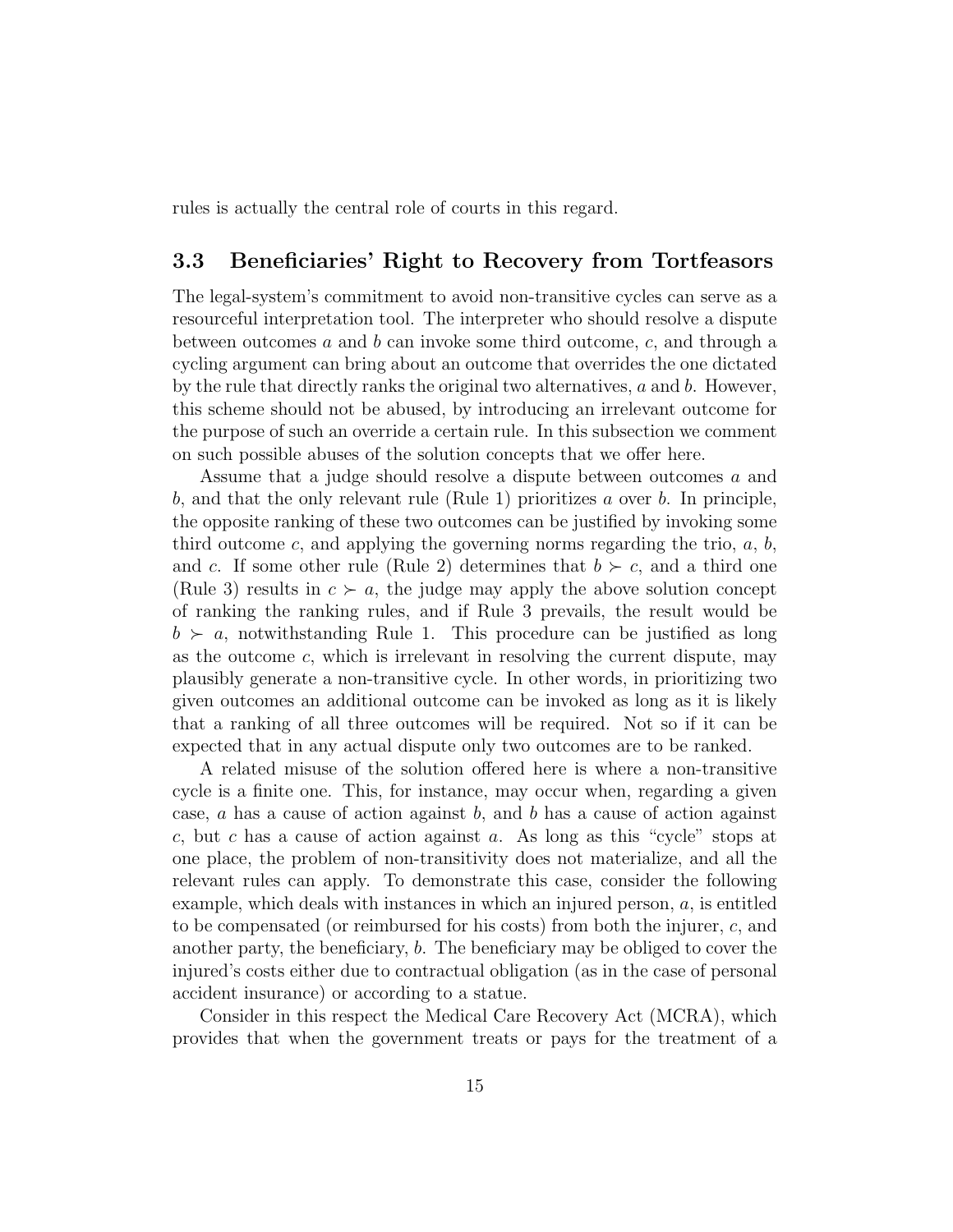military member, retiree, or dependent, it may recover its expenses from any third party legally liable for the injury or disease. The MCRA creates an independent cause of action for the United States, and the prevailing view is that procedural defenses, such as a failure of the injured person to properly file a complaint on the third party, that may prevent her from recovering, do not prevent the United States from pursuing its own action to recover the value of medical treatment provided to the injured person. <sup>10</sup> For example, injured persons do not have the power to release or contract away the right of the United States to recover the reasonable cost of medical care furnished, and thus the injured person may be bound by an compromise agreement with the injured but the government isn't (e.g., U.S. v. Greene (1967) 266 F.Supp. 976; Holbrook v. Andersen Corp. (1993) 996 F.2d 1339). As a result, the injured person,  $a$ , is entitled to compensation from the government,  $b$ , for certain expenses, such that  $a \succ b$  (Rule 1). Similarly, the beneficiary is entitled to recovery from the injurer, c, such that  $b \succ c$  (Rule 2), even if the injured is prevented from recovering from the injurer. However, even if  $c$  is entitled to recover from  $a$  (based, for instance, on their prior settlement agreement), such that  $c > a$  (Rule 3), a non-transitive cycle does not occur since a is not entitled to recover again from b. Therefore, even if Rule  $3$ is of a higher normative ranking than the other rules, there is no basis for overriding Rules 1 or 2.

We thus suggest that the transitivity argument should be used only when all elements (three or more) of a group should be ranked. If each pair of claims can be ranked independently of the other outcomes and there is no natural reason to rank all claims simultaneously, one cannot justifiably refer to the requirement of transitivity to override a certain legal rule.

 $10$  For instance, the right of the United States to pursue an independent action to recover from tortfeasor for reasonable care and treatment is not subject to any state statute of limitations (sometime two years), but only to the three years limitations set at the MCRA (U.S. v. Gera (1969) 409 F.2d 117). The government is also released from state doctrine of inter-spousal immunity which may prevent the injured from recovering from the injurer (e.g., United States v. Moore, 469 F.2d 788, 790 (3d Cir.1972)).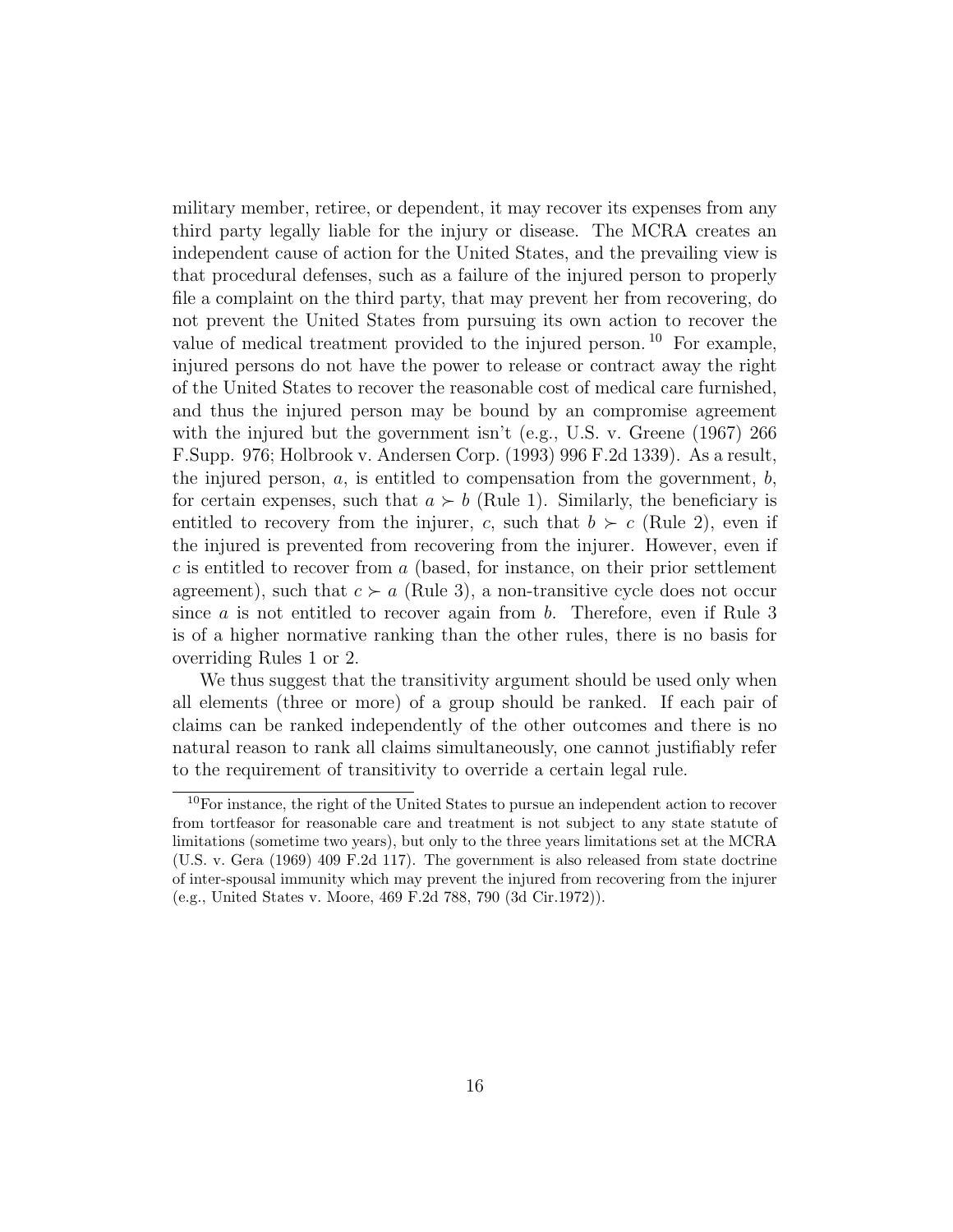### 4 Ranking rules in the Talmud

A few remarks are needed here on the nature of the rabbinic materials. Essentially, Talmudic  $11$  Law encompasses all aspects of (Jewish) life, legal as well as ritual. The Rabbis treat all of them with the same seriousness and meticulousness. Moreover, they use the same analytical tools in their discussions of the different materials, be it criminal law, civil law, temple rituals or other religious commandments, public or individual. Another important aspect of these materials is their interpretive nature. Typically, the Talmudic passage is built through interpretations and counter-interpretations of previous sources. In this article, we give special attention to the interpretive principles and processes, explicit or implicit, of the texts. The example discussed below may seem contrived. Indeed it is. The way of the Talmud is to create such examples in order to isolate or examine the fine details of an idea or a rule (see Moscovitz [22]).

In this section we show how the Talmud and its commentators deal with a case of a set of inconsistent laws that result in a non-transitive cycle. The example we analyze deals with the precedences of private offerings in the Jerusalem temple.<sup>12</sup> The question is what is the order according to which an accumulation of different types of offering should be sacrificed?

Two sets of laws were created in two different early rabbinic compositions, a fact that may account for the apparent incongruence between them. Usually, the rabbis solve such conflicts by restricting the application of each ruling to a specific situation. In the case discussed below this solution is natural since the sources themselves offer such a distinction. However, in the Talmudic discussion the distinction was blurred and the Talmud was thus faced with a non-transitive cycle. The need to solve it eventually led medieval commentators to develop strategies for untangling such cycles. This section analyzes the hermeneutical development of the text, the cycle, and

<sup>&</sup>lt;sup>11</sup>Talmud, Babylonian (3rd–5th c CE) and Palestinian (3rd–4th c CE), is the collection of rabbinic materials of various genres — rulings, discussions, interpretations, stories, morals, and other literary forms. The Talmud is arranged as comprehensive interpretation to the Mishnah, the basic and authoritative collection of old rabbinic oral instructions edited circ. 220 CE. The Mishnah is composed of sixty tractates ordered in six "orders" (sedarim). Each single paragraph of the Mishnah is also called a Mishnah.

<sup>&</sup>lt;sup>12</sup>The discussion in the Talmud is purely theoretical as by the time the issue was discussed the Jerusalem temple was destroyed for more than 200 years. This does not prevent the rabbis from analyzing the question as they maintained that the study of the old laws is culturally and spiritually important, regardless of their actual relevance.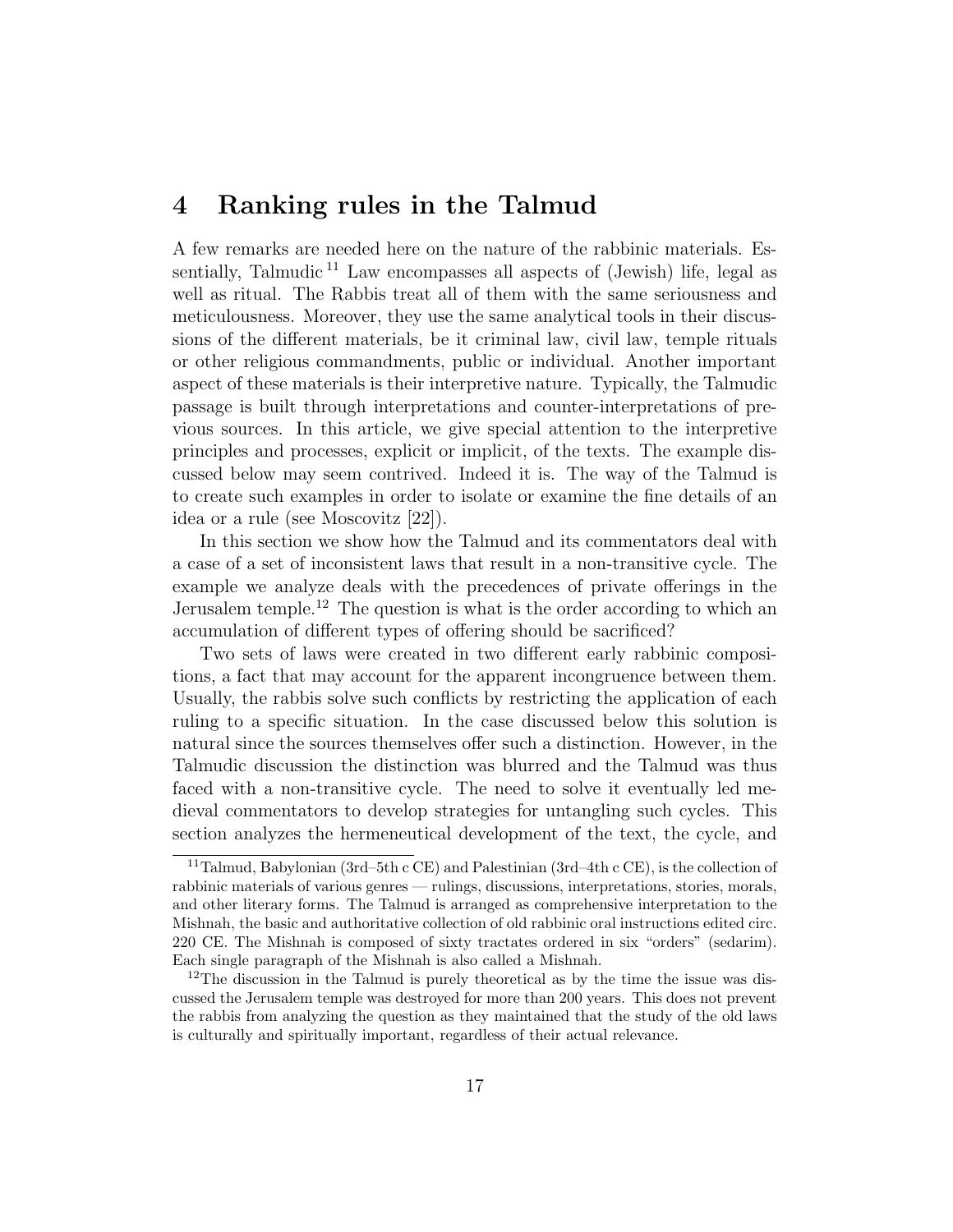its possible solutions.

Ranking all possible types of private offerings, the Mishnah<sup>1</sup> [28, Zev. 10:4] is using two rules:

Rule 1: Type of animal. Cattle (ox or lamb) precede birds.

Rule 2: Ritual function. Within each type of animal, offerings are ranked by their ritual importance. Sin-offering  $13$  and burnt-offering  $14$  precede peace-offering,<sup>15</sup> which in turn precedes tithe.<sup>16</sup>

The Mishnah is using these rules lexicographically, first by the type of the animal (Rule 1) and then by its ritual function (Rule 2). According to this procedure, the tithe, being from the cattle, precedes bird sin-offering even though ritually the sin-offering is several degrees higher than the tithe.

There may be another relevant criterion, about which the Mishnah is silent. In general, the gathering of a group of various offerings may occur in two different circumstances:

- (i) Several offerings accumulated at random, as one person or more brought them simultaneously, for different ritual purposes.
- (ii) A group of offerings is brought as one sacrificial unit for a specific ritual. For example, the pair of a bird sin-offering and a lamb burnt-offering, brought by a mother after giving birth.<sup>17</sup>

<sup>16</sup>A tenth of the newly born cattle. Animal tithe is given each year to the priests, who hasve to sacrifice and ritually eat it.

 $17$ Lev. 12:6. Another example is that of a nazirite, who is required to bring, when accomplishing his vow, a group of three animals: a sin-offering, a burnt offering, and a peace-offering (Num.  $6:16-17$ ). A very common group is the pair of birds — a sin-offering and a burnt-offering — brought by the poor person who cannot afford the regular cattle offering (e.g. Lev. 5:7, 12:8, Luke 2:24).

<sup>&</sup>lt;sup>13</sup>A sacrifice made for the atonement of an unintentional sin or ritual fault. As the Hebrew name *hattat* means also "purification" (see Milgrom  $[21, pp. 758-9]$ ), sin-offering is obligatory in specific rituals even when no sin is committed, like after childbirth or after recovery from leprosy.

 $14$ An animal sacrifice which is entirely consumed by fire on the altar. Burnt-offering may be brought either as public or individual sacrifice. In the latter case, it can be obligatory, for certain rituals, or voluntary, as an act of piety.

<sup>15</sup>A voluntary individual offering, usually brought as thanks-giving offering or for the purpose of a feast. Except for some inner parts of the animal, the flesh of the Peace-offering is eaten by the priests, the donor, and his family.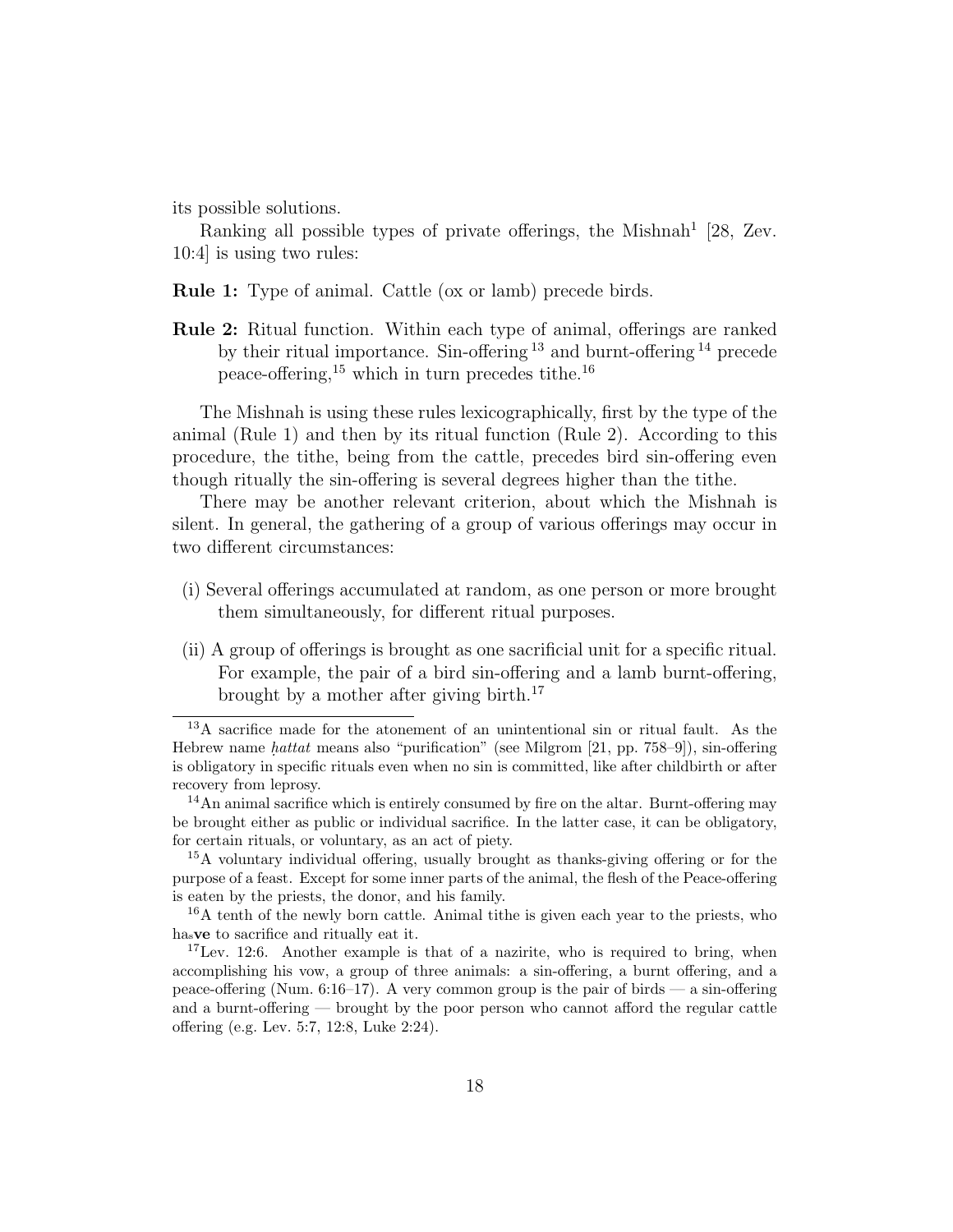The Mishnah clearly intends to impose its ruling in the first situation — it ranks some offerings that can never form any of the known groups of the second — and it does not address the issue of sacrificial units that are composed of more than one animal (situation (ii) above). Such units are the interest of the Sifra,<sup>18</sup> another early rabbinic text from the same period. Restricting itself to sin and burnt offerings only, the Sifra says:

Rule 3: Sin-offerings precede burnt-offerings. "Be it a bird sin-offering with a bird burnt-offering, be it a bird sin-offering with a cattle burntoffering or a cattle sin-offering with a cattle burnt-offering  $-$  sinofferings always precede burnt-offerings that are brought with them."<sup>19</sup>

The Sifra derives this ruling from Scripture.<sup>20</sup> Its formulation explicitly rules that when the choice is between burnt-offering and sin-offering, the only criterion to be used is the ritual function and not the type of the sacrificed animal. This seems to contradict Rule 1 of the Mishnah, where the type of animal is the first criterion to apply. However, one should notice the words "that are brought with them" at the end of Rule 3 of the Sifra, which imply that this rule must apply only to situation (ii) above. The Mishnah and the Sifra may therefore be reconciled if one assumes that the Mishnah deals only with cases of situation (i). Consequently, the Mishnah and the Sifra form together one system, in which the three rules are applied in the following way: If two or more offerings accumulate at random, then they are sacrificed according to Rules 1 and 2. But if a set of offerings is brought as one sacrificial unit, then Rule 3 applies. It is only in the latter case that a bird sin-offering precedes a cattle burnt-offering.<sup>21</sup>

Yet this does not supply us with instructions for all possible events. What if situations (i) and (ii) occur simultaneously? Consider, for example, the following case. A person arrives at the temple with a tithe  $(a)$ ; at the same time a woman after giving birth brings a sacrificial pair of animals: a bird for sin-offering  $(b)$  and a lamb for burnt-offering  $(c)$ . The internal order of the

<sup>18</sup>The old (3rd c CE) rabbinic commentary to Leviticus, attributed to the school of R. Akiva, the 2nd c CE mishnaic scholar.

 $19\,\text{Sifra}$  [29, Hova 18:5–6, p. 189]. Italics added.

<sup>20</sup>Through an exegesis to Lev. 5:8: "And [the priest] shall offer that which is for the sin-offering first."

<sup>&</sup>lt;sup>21</sup> Actually, the only example for such a combination is the set of offerings brought by a mother after giving birth (Lev. 12:6). See Rashi  $[32, Zev. 90a, sv. hattat ha'of]$ . For Rashi, see fnt. 25 below.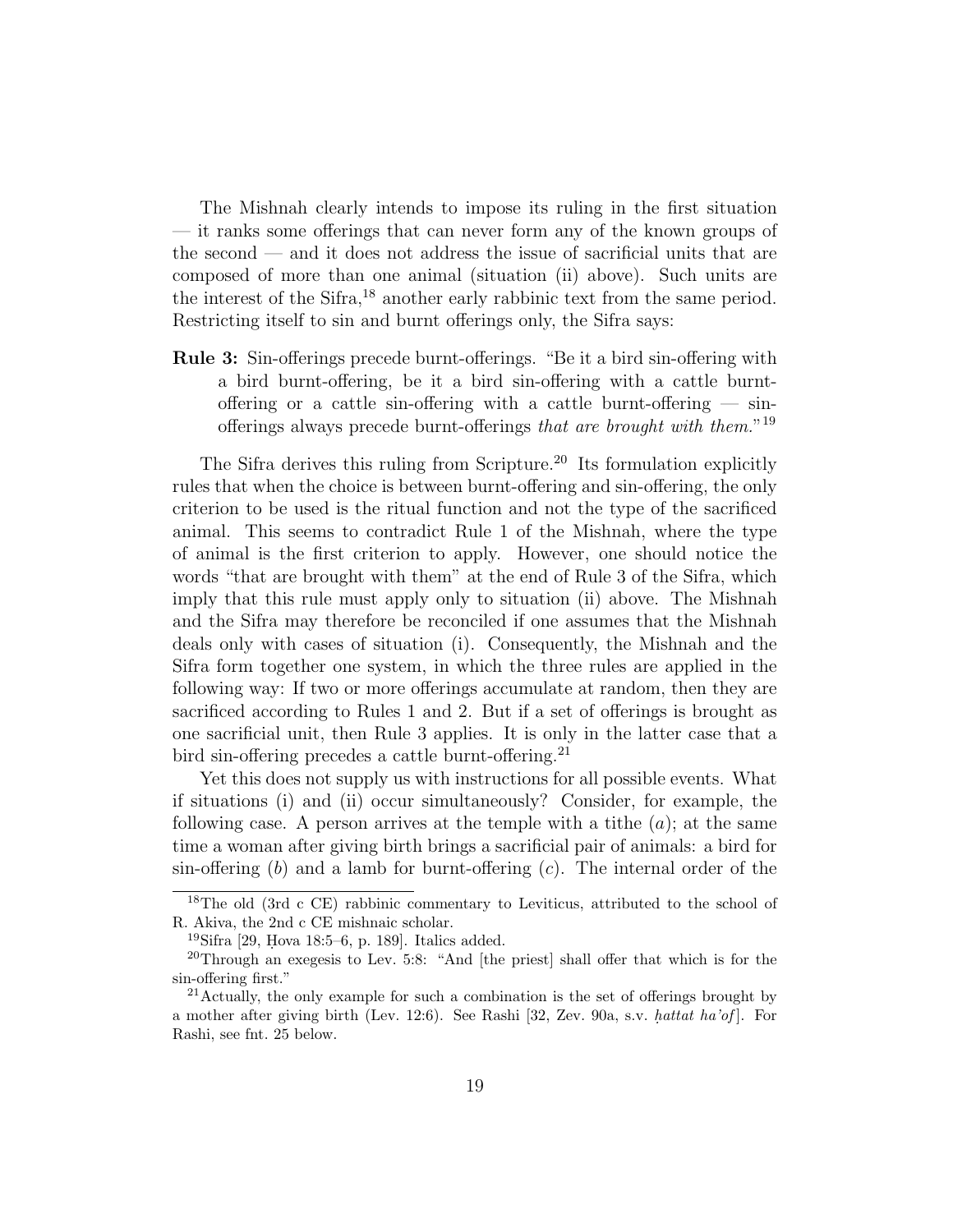group  $\{b, c\}$  is governed by Rule 3:  $b \succ c$ . But which should be brought first to the altar, the tithe a or the woman's offerings b and  $c$ ? On the one hand, the woman's pair contains  $c$ , a burnt-offering (the lamb), and according to Rule 2,  $c > a$ . On the other hand, the actual choice is between a, the tithe, and b, the bird, and according to Rule 1,  $a \succ b$ . Apparently, this is a simple ranking problem of two items, where one of the items is composed of two animals, and the above two rankings are the only ways in which it can be answered. This is most probably the original form of the question asked by the Talmud (Zev. 90b): "A bird sin-offering and an animal burnt-offering and tithe — which of these come first?" meaning, "[a pair of] {a bird sin-offering and an animal burnt-offering and tithe — which of these come first?" The Talmud offers two answers:

- 1. Here [= in Babylon] they held that an animal offering is superior [hence the tithe comes first];
- 2. In the West [= Palestine] they say: The superiority of the animal burntoffering over tithe enters in the bird sin-offering and elevates it over the tithe [hence the bird sin-offering comes first].

The Babylonian solution  $^{22}$  considers the two actual possible offerings bird and tithe  $-$  and according to Rule 1 ranks the animal (tithe) before the bird.<sup>23</sup> The order is therefore  $a \succ \{b, c\}$ , that is, {tithe} and then {bird, lamb}, where the pair {bird, lamb} is ordered "bird before lamb." The Palestinian solution on the other hand gives priority to the pair  $\{b, c\}$  (that is,  $\{bird, \, \text{lambda}\}$ ) because it includes the element c (lamb) which is stronger than a (tithe). The order is therefore  $\{bird, lamb\}$  and then tithe, where as before, the lamb follows the bird.

This was probably the Talmud's original form. However, in the present form of the Talmud the wording of the explanatory paragraph that follows the question gives it a completely different meaning:

A bird sin-offering, an animal burnt-offering and tithe — which of these come first? Shall the bird come first? There is the tithe that

 $22A$  similar solution is offered in the Palestinian Talmud [33, Hor. 3:7, 48a] to a similar question, based on a different set of rules and sacrifices.

 $23$ The Babylonian's wording alludes to the formula used by the Mishnah to postulate the precedence of tithe to birds: "The Tithe precedes the Bird-offerings, since it is an animal-offering" [28, Zev. 10:3].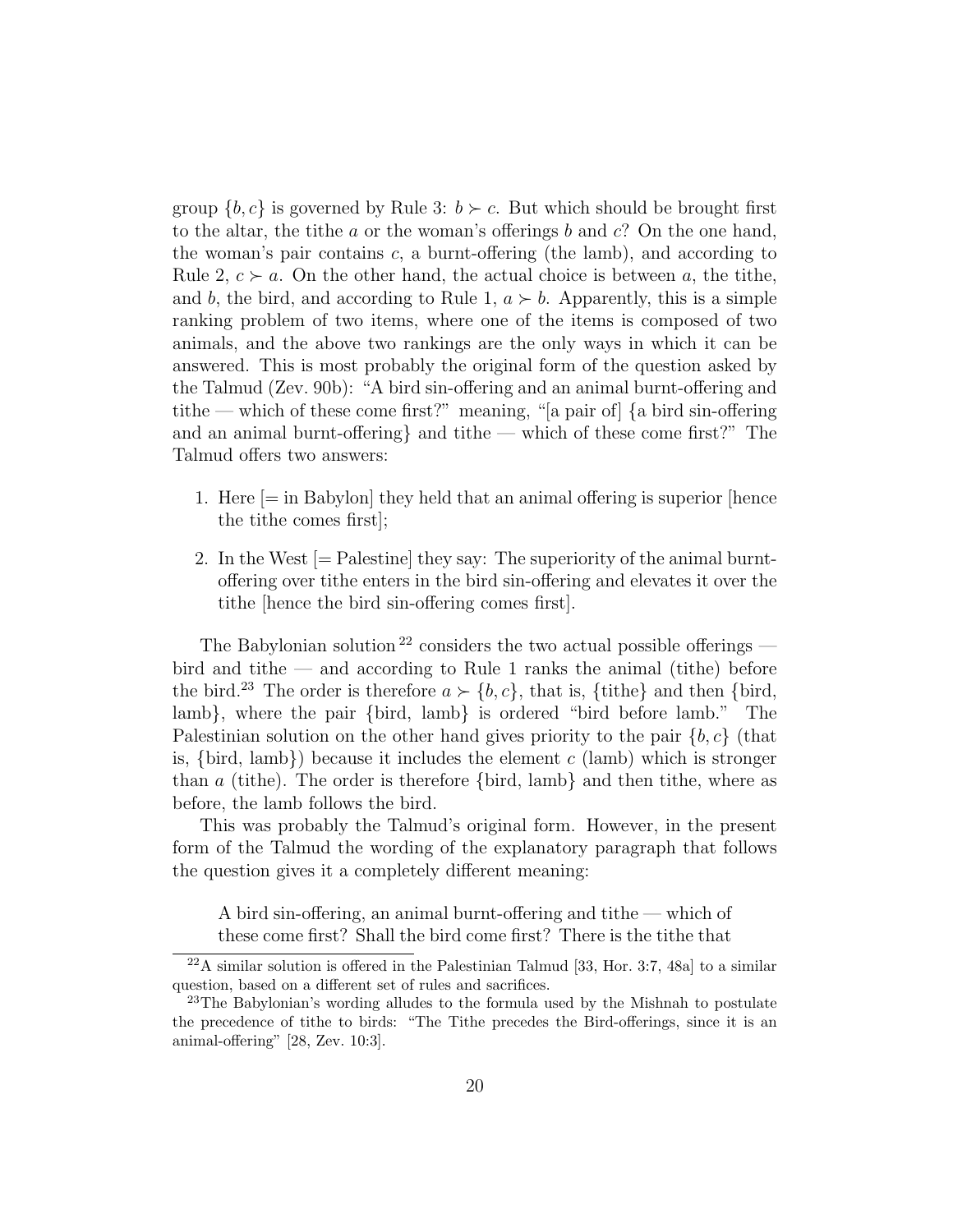must precede it! Shall tithe come first? There is the animal burntoffering that must precede it! Shall the animal burnt-offering come first? There is the bird sin-offering that must precede it!<sup>24</sup>

Undoubtedly, the explanatory paragraph ("Shall the bird...") does not present the question as choice between two (composite) elements, but as a non-transitive cycle of three independent items. According to this paragraph, the fact that the bird and the lamb are brought by one person as one sacrificial unit  $\{b, c\}$  is insignificant and the two offerings are considered two separate entities. This implies a new understanding of Rule 3. As formulated above it only applies to closed sacrificial units of burnt and sin offering (situation (ii) above). The explanatory paragraph, however, employs Rule 3 as a general rule applicable to any combination of these offerings. (Such a shift in the meaning of Rule 3 may also be detected elsewhere in the Talmud, see e.g. [32, Hor. 13a]). The question is now transformed from a simple inquiry of which of two items should come first (where one of the items by itself is a pair), a question that has two simple and intuitive answers, into a contradiction presented by a non-transitive cycle.

While the meaning of the question is transformed by this latter addition, the answers remain unchanged. This inevitably causes a severe incoherence in the text of the Talmud. The Babylonian and the Palestinian approaches that answered the original simple question no longer fit its new form. This is most evident in the Babylonian answer "an animal offering is superior," which is helpful when the choice is between a bird and an animal, but it cannot choose between the two animals, the tithe and the burnt-offering. The Palestinian solution too is not clear: why should one pair together the bird and the burnt-offering and not any of the other two possible pairs? Any two items paired together will be able to overcome the third.

The reader of the Talmud, who tries to understand the text "as is," is now encountered with a serious problem: how is one to interpret the answers as solutions to the question un it new form? We show here how this is done by Rashi,<sup>25</sup> who silently introduced two novel ideas in order to adapt

<sup>&</sup>lt;sup>24</sup>Observe that the language of the Talmud is very clear — the question relates to a choice function, which is to select one out of a set of options. The question is not what is the right order at which the animals will be sacrificed, although eventually this question too will be answered.

 $^{25}R$ . Shlomo b. Yitzhak (northern France, d. 1105), preeminent commentator to most parts of the Bible and the Babylonian Talmud. In this article, reference is made to Rashi's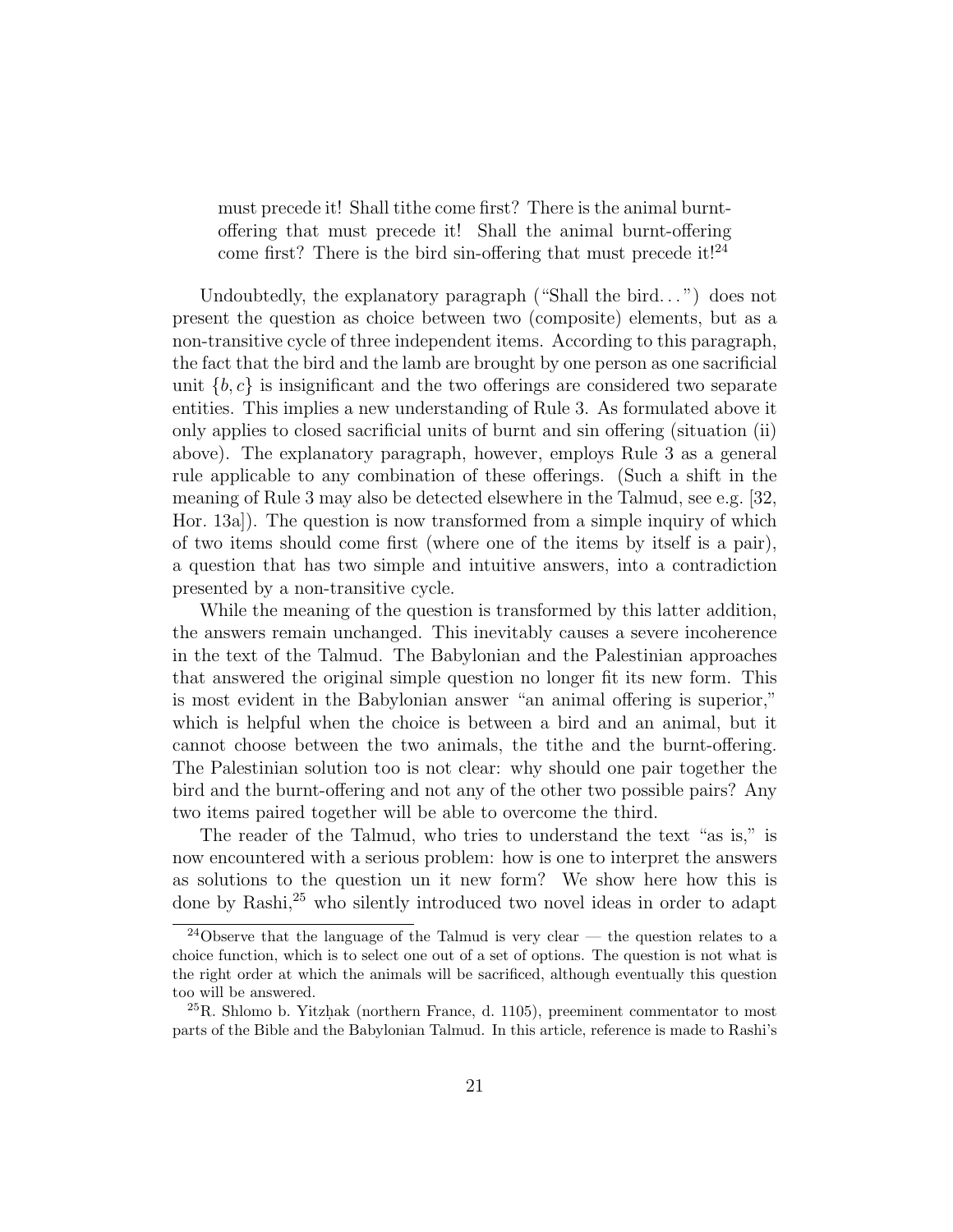the original answers to the new non-transitive puzzle. We focus on Rashi's explanation to the Babylonian answer, which implies an innovative (though quite intuitive) solution to the inconsistent choice rules. It is this idea that we formalize and apply to current legal issues in subsequent sections.

Simply put, Rashi's interpretation of the Babylonian solution is that the rules themselves should be ranked. Implicit in the Talmudic text is the assertion that Rule 3, being derived from scripture, should be the first to be applied. The statement "Here they held that an animal offering is superior" should be understood to say "Rule 1 precedes Rule 2." (As mentioned above, this is also the way the Mishna is ranking these two rules).

The ranking of the rules implies a complete ranking of the three offerings. Rule 3 ranks the bird (b) before the lamb  $(c)$ . Rule 1 then ranks the tithe (a) before the bird, and using transitivity, we now obtain  $a \succ b \succ c$  (i.e., the ranking tithe, bird, lamb). Observe that in this analysis Rule 2 is not used, because by the time its turn arrives, we've already used the other rules to obtain a complete and transitive order of the three options.

This case is relatively simple as it is using only Rules 3 and 1. Nevertheless, one can imagine situations that are more complex where Rule 2 too will be used. Consider the case of four offerings: the above three (*a*: tithe, b: bird, and c: lamb) and d: an ox peace-offering, d. By Rule 3, the bird sin-offering precedes the lamb burnt-offering  $(b \succ c)$ ; by Rule 1 (which precedes Rule 2), the tithe and the peace-offering precede the bird sin-offering  $(a \succ b$  and  $d \succ b)$ ; and then, by Rule 2, the peace-offering precedes the tithe  $(d \succ a)$ . Therefore, the order of sacrifice is peace-offering, tithe, bird sin-offering, burnt-offering,  $d \succ a \succ b \succ c$ . In Section 2 we have showed how this idea can be generalized to sets with more than three items.

As happens in many cases, a hermeneutical crisis may bring about fresh and innovative ideas. In our case, the shift in the meaning of Rule 3 (from closed sacrificial pairs to any coincidental pair) caused a profound change in the conceptual structure of the passage, forcing the original answer to respond to a new question. An interpretive innovation is necessary to bridge the gap and to adapt the answer to its new role. From this hermeneutic process, the original simple and intuitive solution came out as a novel strategy for breaking non-transitive cycles.<sup>26</sup>

commentary printed on the inner margins of the traditional editions of the Babylonian Talmud.

 $^{26}$ Although this is not the topic of our paper, we should mention here that Rashi's interpretation of the Palestinian solution essentially claims that the IIA (Independence of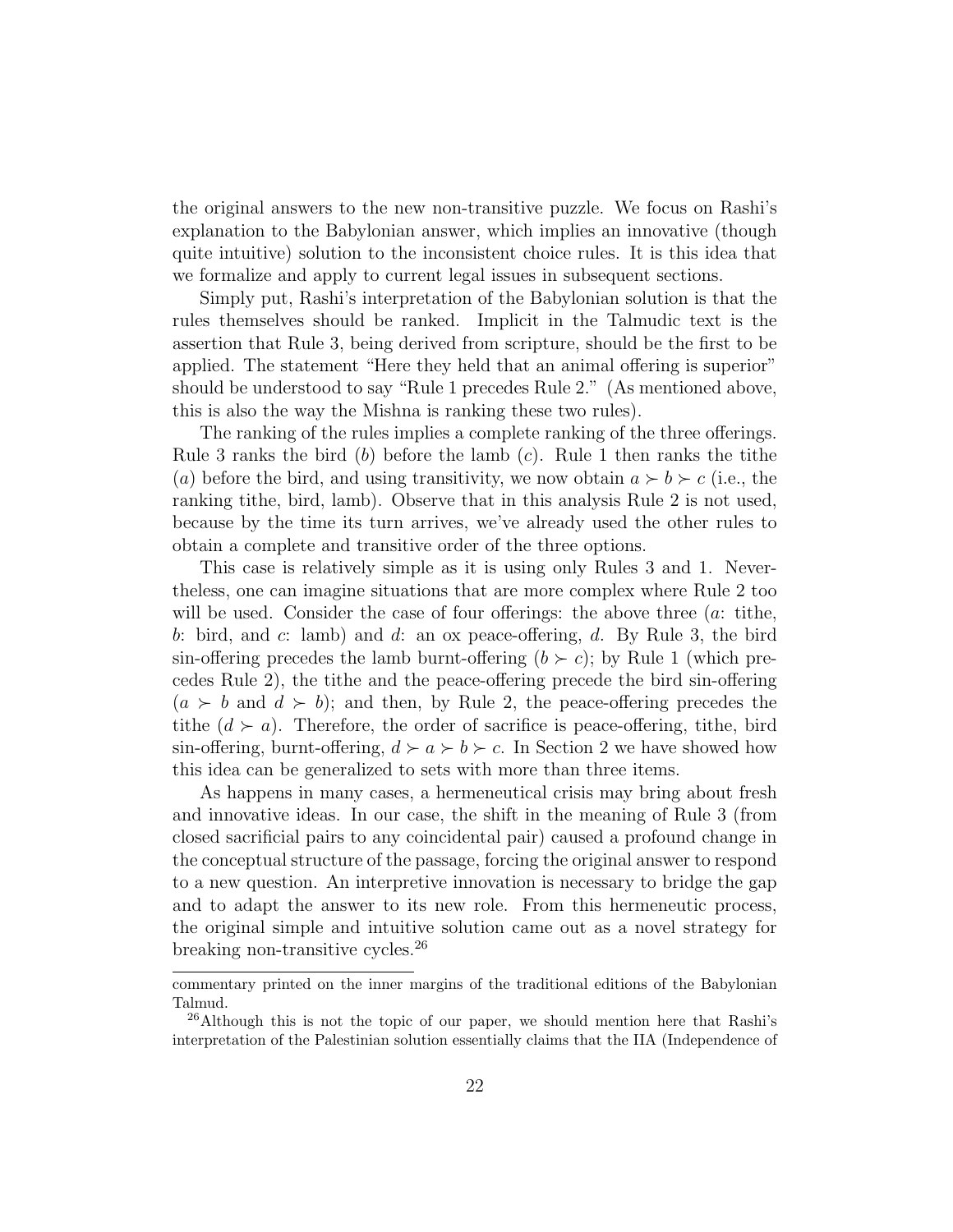### 5 Concluding Remarks

The idea that rules should be ordered is both natural and normatively appealing. In the Condorcet's voting paradox, where society needs to rank  $a, b$ , and c, person 1 preferences are  $a \succ_1 b \succ_1 c$ , person 2 preferences are  $b \succ_2 c \succ_2 a$ while  $c \succ_3 a \succ_3 b$ . Majority rule dictates  $a \succ b$ ,  $b \succ c$ , while  $c \succ a$ . Unless we have some information about the three individuals we will have to rank them equally, and a non-transitive cycle emerges. However, unlike voters, rules can be ranked. Many judicial decisions involve conflicting past rulings or legislations and therefore require courts and legislators to rank them, e.g., the superiority of the Constitution over other laws or the superiority of the precedents of the Supreme Court over those of other courts.

Of course, these rankings too may be subject to nontransitive cycles, yet this is less likely to happen. To understand why, consider the following scenario for a nontransitive cycle. Suppose a supersedes b for reason  $\alpha$ . This reason is relevant to the comparison of  $a$  and  $b$  only and is irrelevant to comparisons between  $a$  and  $c$  or  $b$  and  $c$ . Similarly,  $b$  supersedes  $c$  and  $c$ supersedes a for reasons  $\beta$  and  $\gamma$  which likewise do not apply to a and b, respectively. The wider is the scope of the ranked items  $a, b$ , and  $c$ , the harder it is to find reasons that apply to only two of them. But if  $\alpha$  is relevant for the comparison of c with both a and b, then a supersedes b and b supersedes c are governed by reason  $\alpha$  which will also imply that a supersedes  $c$  and the cycle breaks down. Finally, the fact that the scope of rules that rank specific laws is typically wider than the scope of specific laws establishes our claim.<sup>27</sup>

Irrelevant Axiom) must be violated. According to this axiom, the ranking of two options does not depend on the existence of other alternatives. See Naeh and Segal [23] for a further discussion of the Talmudic analysis of this idea.

<sup>&</sup>lt;sup>27</sup>Kalai, Rubinstein, and Spiegler [9] introduced the concept of *rationalization by multi*ple rationales, where the set of strict preferences  $\succ_1, \ldots, \succ_k$  over a set S thus rationalize a choice function if for every  $T \subseteq S$  there is  $\succ_i$  such that  $c(T)$  is  $\succ_i$ -maximal in T. The Babylonian solution does that and goes a step further by ranking the partial preferences  $\{\succ_i\}$ . The rules are applied one at a time until a complete and transitive order is created. Naturally, it may happen that not all rules are used.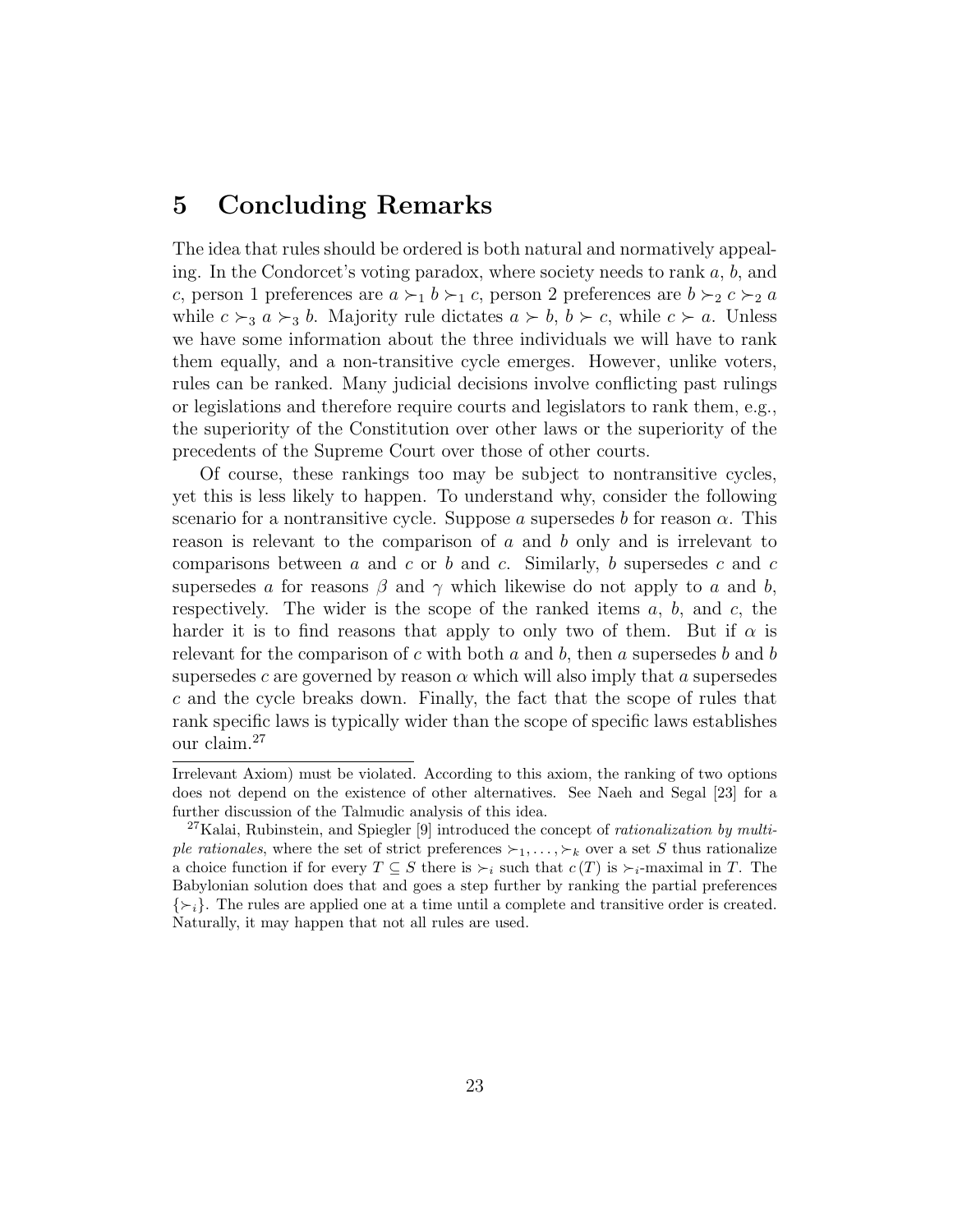## Appendix: Ranking Rules

This appendix explains how to create a complete ranking from ordered pairwise comparisons.

Let  $N = \{1, \ldots, n\}$  and let c be a choice function such that for all  $i \neq j$ ,  $c(i, j)$  exists and is a singleton. Let R be a linear ranking of the  $n(n-1)/2$ pairs  $\{i, j\}, i \neq j$ , that is,

 $\{i_1, j_1\} R \{i_2, j_2\} R \ldots R \{i_{n(n-1)/2}, j_{n(n-1)/2}\}\$ 

and for no  $k > 1$ ,  $\{i_k, j_k\} R \{i_{k-1}, j_{k-1}\}$ . Let  $\emptyset \neq T \subseteq N$  and construct inductively partial linear orders  $\succ_0^T, \ldots, \succ_{n(n-1)/2}^T$  on T as follows.

- 1.  $\succ_0^T = \emptyset$  (that is, no elements of T are compared by  $\succ_0^T$ ). Set  $k = 1$  and move to the next step.
- 2. If  $k = \frac{n(n-1)}{2} + 1$  set  $\succ^T = \succ^T_{n(n-1)/2}$  and the construction is complete. Otherwise, move to the next step.
- 3. If  $\{i_k, j_k\} \nsubseteq T$ , set  $\succ_k^T = \succ_{k=1}^T$ , increase the value of k by 1, and move to step 2. Otherwise, move to the next step.
- 4. If  $i_k$  and  $j_k$  are comparable by  $\succ_{k=1}^T$ , set  $\succ_k^T = \succ_{k=1}^T$ , <sup>28</sup> increase the value of k by 1, and move to step 2. Otherwise, move to the next step.
- 5. Define  $\gt_k^T$  as follows:
	- For all  $\{i, j\} \neq \{i_k, j_k\}, i \geq k \atop k \neq j \text{ iff } i \succ_{k=1}^T j.$
	- If  $c(i_k, j_k) = i_k$ , then  $i_k >_k^T j_k$ . If  $c(i_k, j_k) = j_k$ , then  $j_k >_k^T i_k$ .

And let  $\succ_k^T$  be the transitive closure of  $\succ_k^T$ . Increase k by 1 and move to step 2.

By construction, the ranking  $\succ^T$  is transitive. It is also complete. Let  $i, j \in T$ and let k such that  $\{i_k, j_k\} = \{i, j\}$ . Either  $i_k$  and  $j_k$  were comparable by  $\succ_{k-1}^T$ , and then they are also comparable by  $\succ_k^T$ , or  $\succ_k^T$  is constructed to compare them. As  $\succ_1^T \subseteq \ldots \subseteq \succ_{n(n-1)/2}^T \implies^T$ , the ranking  $\succ^T$  is complete.

This method may not work if we drop the requirement that for no  $k > 1$ ,  $\{i_k, j_k\} R \{i_{k-1}, j_{k-1}\}.$  Let  $N = \{a_1, \ldots, a_4\}$ , and suppose that  $c (a_1, a_2) =$ 

<sup>&</sup>lt;sup>28</sup>Even if  $c(i_k, j_k)$  disagrees with  $\succ_{k=1}^T$ . In such a case c is overruled by  $\succ_{k=1}^T$ .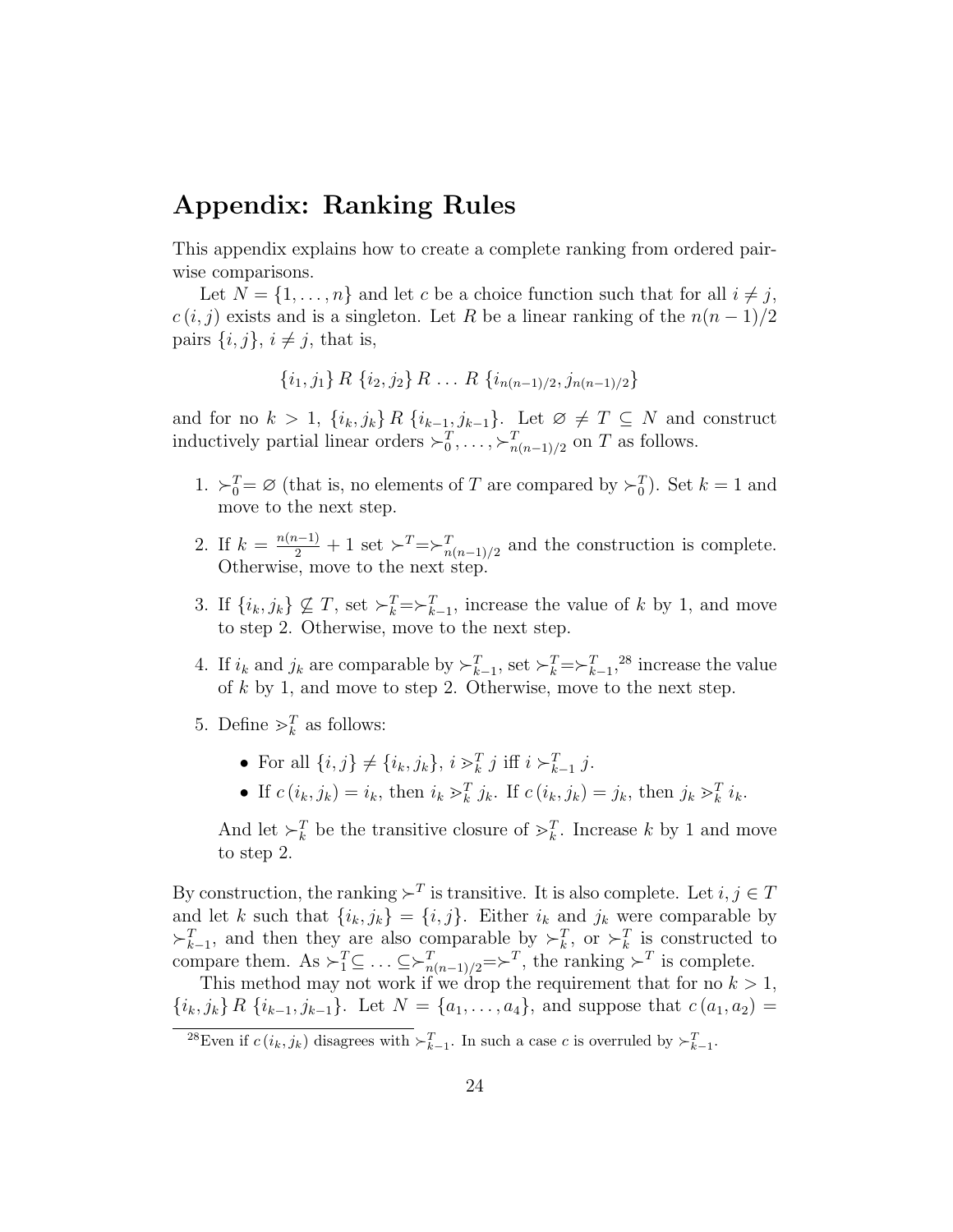$a_1, c(a_2, a_3) = a_2, c(a_3, a_4) = a_3$ , and  $c(a_1, a_4) = a_4$ . Suppose further that the top four pairs are  $\{a_1, a_2\}R\{a_3, a_4\}R\{a_2, a_3\}R\{a_1, a_4\}$  but also  $\{a_1, a_4\}R$  ${a_2, a_3}$ . The two orders  $a_1 \succ a_2 \succ a_3 \succ a_4$  and  $a_3 \succ a_4 \succ a_1 \succ a_2$  are consistent with the above algorithm.

## References

- [1] Ayres, I. and F.E. Vars, 1998. "When does private discrimination justify public affirmative action?" 98 Columbia Law Review, 1577–1641.
- [2] Chapman, B., 2002. "Rational aggregation," Politics, Philosophy and Economics, 1:337–354.
- [3] Dworkin, R., 1986. Law's Empire, Cambridge, MA: Belknap Press.
- [4] Easterbrook, F.H., 1982. "Ways of criticizing the court," Harv. L. Rev. 95:802–32.
- [5] Easterbrook, F.H. and D.R. Fischel, 1983. "Voting in corporate law," J. L. & Econ. 26:395–7.
- [6] Harsanyi, J.C., 1955. Cardinal welfare, individualistic ethics, and interpersonal comparisons of utility. Journal of Political Economy, 63:309–321.
- [7] Hayden, G.M., 1999. "The limits of social choice theory: A defense of the voting rights act," 74 Tul. L. Rev. 74:87–132
- [8] Hayden, G.M and M. Bodie, 2009. "Arrow's Theorem and the exclusive shareholder franchise," Vand. L. Rev. 62:1217–1243.
- [9] Kalai, G., A. Rubinstein, and R. Spiegler, 2002. "Rationalizing choice functions by multiple rationales," Econometrica, 70:2481–88.
- [10] Kelman, M., 2001. "Market discrimination and groups," Stan. L. Rev. 53:833–96.
- [11] Kornhauser, L., 1992. "Modelling collegial cours II: Legal doctrine," Journal of Law, Economics and Organization 8:441–470.
- [12] Kornhauser, L.A. and L.G. Sager, 1986. "Unpacking the court," Yale L.J. 96:82, 97–117.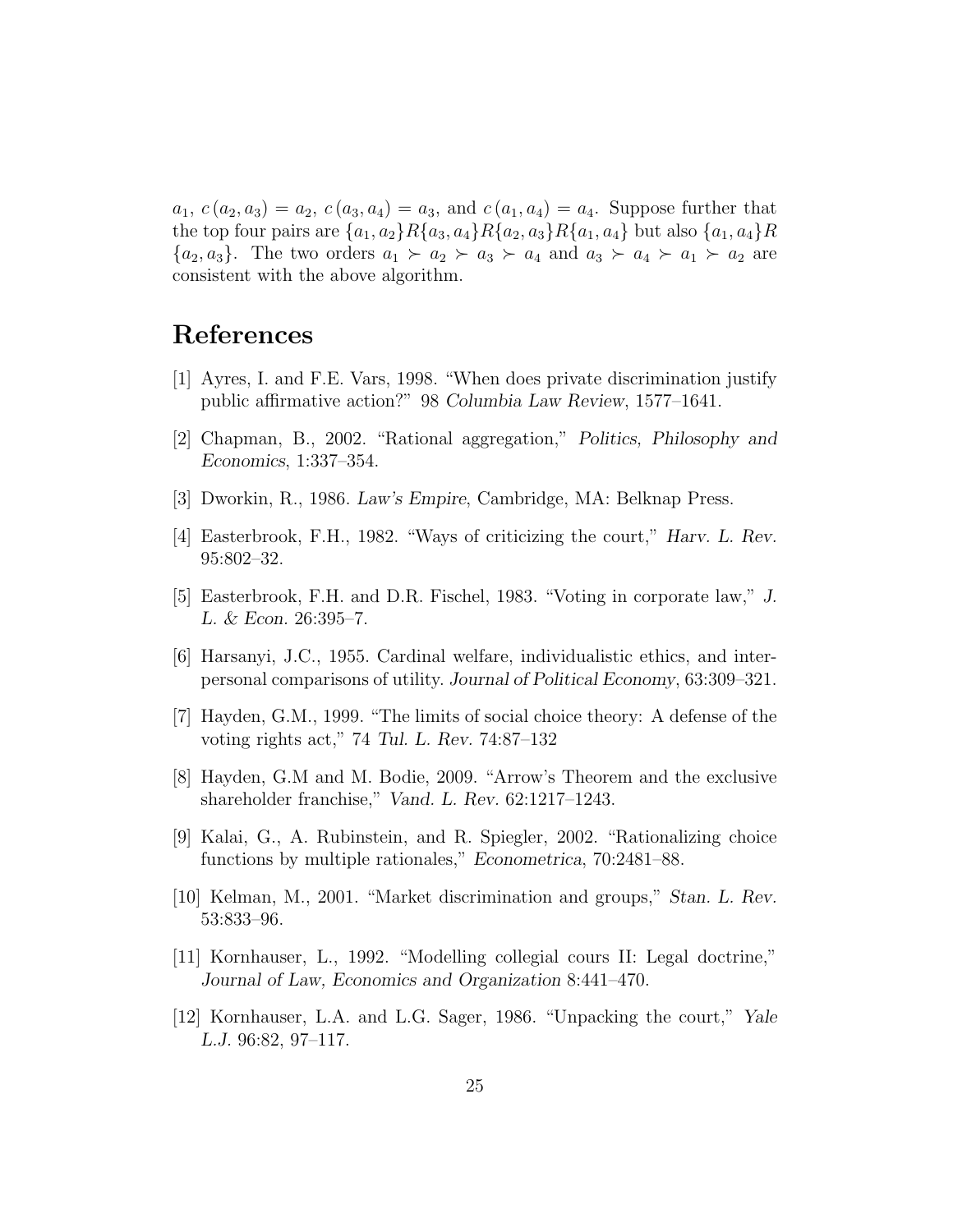- [13] Kreps, D.M., 1988. Notes on the Theory of Choice. Boulder: Westview Press.
- [14] Levi, E.H., 1949. An Introduction to Legal Reasoning. Chicago: University of Chicago Press.
- [15] Levmore, S., 2005. "Public choice defended," U. Chi. L. Rev. 72:777–96.
- [16] List, C. and P. Pettit, 2002. "Aggregation sets of judgements: An impossibility result," Economics and Philosophy, 18:89–110.
- [17] Luban, D., 1996. "Social choice theory as jurisprudence," S. Cal. L. Rev. 69:521–88.
- [18] Manzini, P. and M. Mariotti, 2007. "Sequentially rationalizable choice," American Economic Review 97:1824–1839.
- [19] Manzini, P. and M. Mariotti, 2010. "Choice by lexicographic semiorders," mimeo.
- [20] Medina, B., 2003. "Augmenting the value of ownership by protecting it only partially: The 'market-overt' rule revisited," Journal of Law, Economics, and Organization 19:343–372.
- [21] Milgrom, J., 1991–2001: Levitivus (Anchor Bible). Doubleday, NY.
- [22] Moscovitz, L., 2002. Talmudic Reasoning: from Casuistics to Conceptualization. Tübingen: Mohr Siebeck.
- [23] Naeh, S. and U. Segal, 2009. "The Talmud on transitivity," mimeo.
- [24] Pildes, R.H. and E.S. Anderson, 1990. "Slinging arrows at democracy: Social choice theory, value pluralism, and democratic politics." Colum. L. Rev. 90:2121–2214.
- [25] Primus, R., 2003. "Equal protection and disparate impact: Round three," Harv. L. Rev. 117:493–587.
- [26] Rubinstein, A., 2006. Microeconomic Theory, Princeton UP.
- [27] Sen, A., 1986. "Social choice theory," in K.J. Arrow and M.D. Intriligator (eds.): Handbook of Mathematical Economics, vol. III, ch. 22. Amsterdam: North Holland.